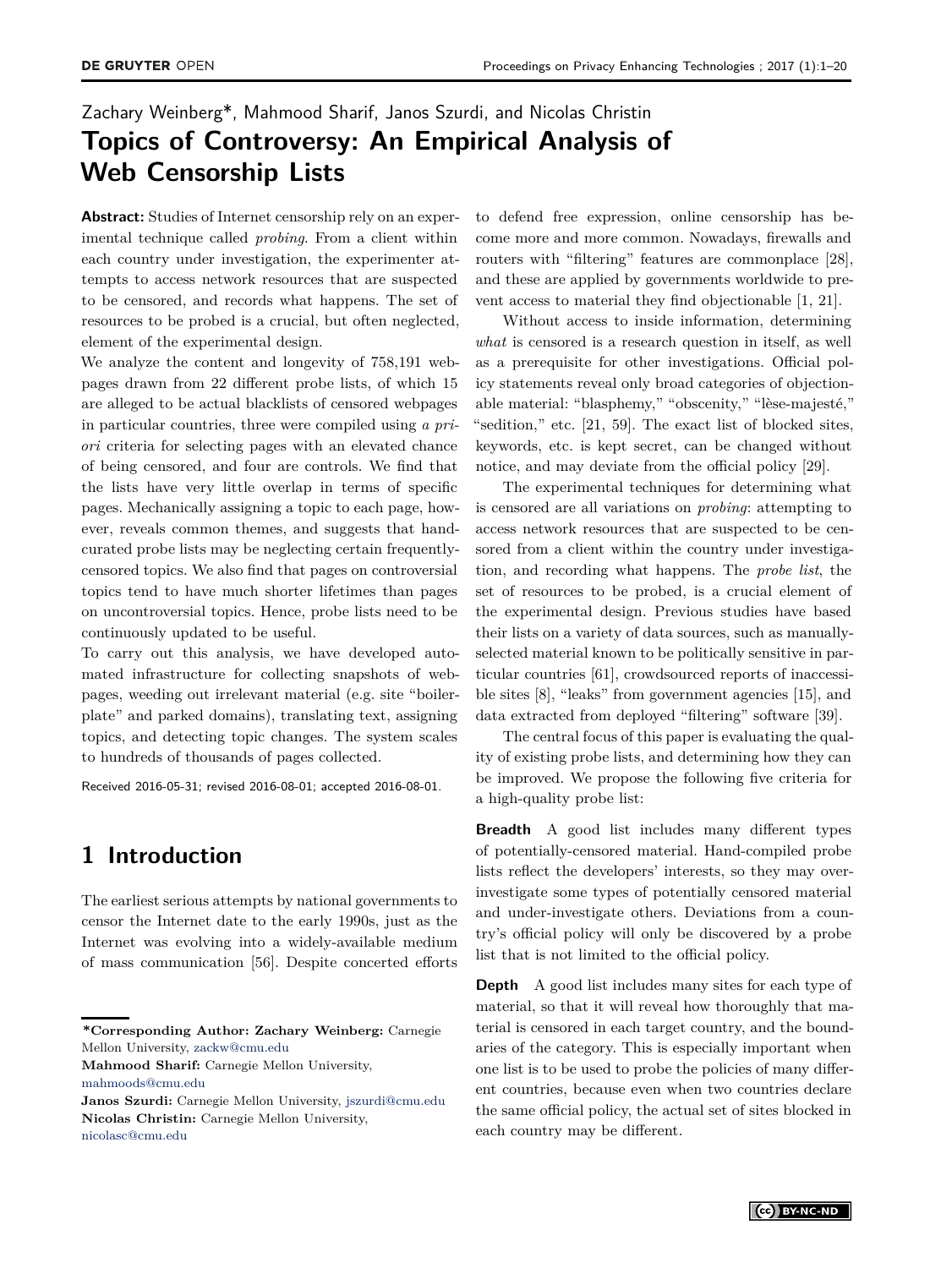**Freshness** A good list includes sites that are currently active, and avoids those that are abandoned. Sophisticated censors devote more effort to recently published content. China's "Great Firewall," for instance, not only adds sites to its blacklist within hours of their becoming newsworthy, but drops them again just as quickly when they stop being a focus of public attention [\[1,](#page-15-0) [19,](#page-16-4) [73\]](#page-17-3). Thus, an outdated probe list would underestimate the effectiveness of censorship in China.

Conversely, less sophisticated censors may be content to use off-the-shelf, rarely-updated blacklists of porn, gambling, etc. sites, perhaps with local additions. A recent crackdown on pornography in Pakistan led to a 50% reduction in consumption, but the remaining 50% simply shifted to sites that had escaped the initial sweep—and the censors did not update their blacklist to match [\[45\]](#page-16-5). Thus, an outdated probe list would overestimate the effectiveness of censorship in Pakistan.

**Efficiency** A good list can be probed in a short time, even over a slow, unreliable network connection. This is most important when attempting to conduct finegrained measurements, but a list that is too large or bandwidth-intensive might not be usable at all.

Efficiency, unfortunately, is in direct tension with breadth and depth: the easiest way to make a probe list more efficient is to remove things from it. As we discuss in Section [4.1,](#page-5-0) efficiency also suffers if one seeks to collect more detailed information from each probed site.

**Ease of maintenance** A good list requires little or no manual adjustment on an ongoing basis. This is obviously in tension with freshness, and provides a second reason to keep lists short. The OpenNet Initiative's complete probe list contains roughly 12,000 URLs, and has only been updated a handful of times since 2014.

### **1.1 Topic analysis: a way forward**

Mechanical analysis of the topics of Web pages that are censored, or suspected to be censored, can assist both in improving probe lists to satisfy all five of the above criteria, and in interpreting the results of probes.

Normally, censors' reasons for blocking pages will have to do with their topics. As long as this is the case, topic analysis offers an explanation of why any given page is censored. It also addresses the problem of crosscountry comparison: when two countries have similar policies, blocked pages from both should exhibit strongly overlapping topic sets, even if the pages themselves overlap only a little. When the reasons are not topic-based

(for instance, Syria is reported to block every website with an .il (Israel) domain name, regardless of its content [\[15\]](#page-15-2)), topic analysis cannot provide an *explanation*, but it can still detect the phenomenon: if the blocked pages from some location do not cluster in a small number of topics, then one can manually inspect them to discover what else they have in common.

Topic analysis also provides a straightforward way to keep probe lists up-to-date. Abandoned sites can be discovered by comparing the historical topic of a page with its current topic. New pages can be discovered by identifying keywords that are relevant to sensitive topics, then searching the Web for new material.

Finally, topic analysis can reveal whether a probe list is over- or under-weighting a topic. Because of the sheer size of the Web, censors will only ever manage to block a subset of the pages on any given topic. We can estimate the number of pages on a topic that will be discovered by censors as a function of the popularity of that topic in the Web at large, the sensitivity of the topic, and the typical lifespan of pages on that topic. Probe lists can then include just as many pages as are necessary for reliable detection, and no more.

### **1.2 Contributions**

In this paper, we analyze the uncensored contemporary and historical topics of the pages included in 22 lists, containing both sensitive and control material, as described in Section [3.](#page-2-0) We model the survival chances of all pages as a function of their topic and age. Using this information, we highlight where curated list development may have missed something important, and we discuss ways it can be done better in the future.

In support of our research, we develop a number of refinements to the standard techniques for capturing a "snapshot" of a web page and determining its contents. We use a full-featured headless web browser to ensure fidelity to what a human would see, we filter out navigation boilerplate, advertising, and the like, and we can reliably detect parked domains.

The remainder of the paper proceeds as follows. We survey previous efforts in Section [2,](#page-2-1) and describe the lists we are evaluating in Section [3.](#page-2-0) Sections [4,](#page-5-1) [5,](#page-6-0) and [6](#page-8-0) present our methodology for data collection, preprocessing, and analysis. Our results appear in Section [7,](#page-10-0) and our conclusions in Section [8.](#page-14-0)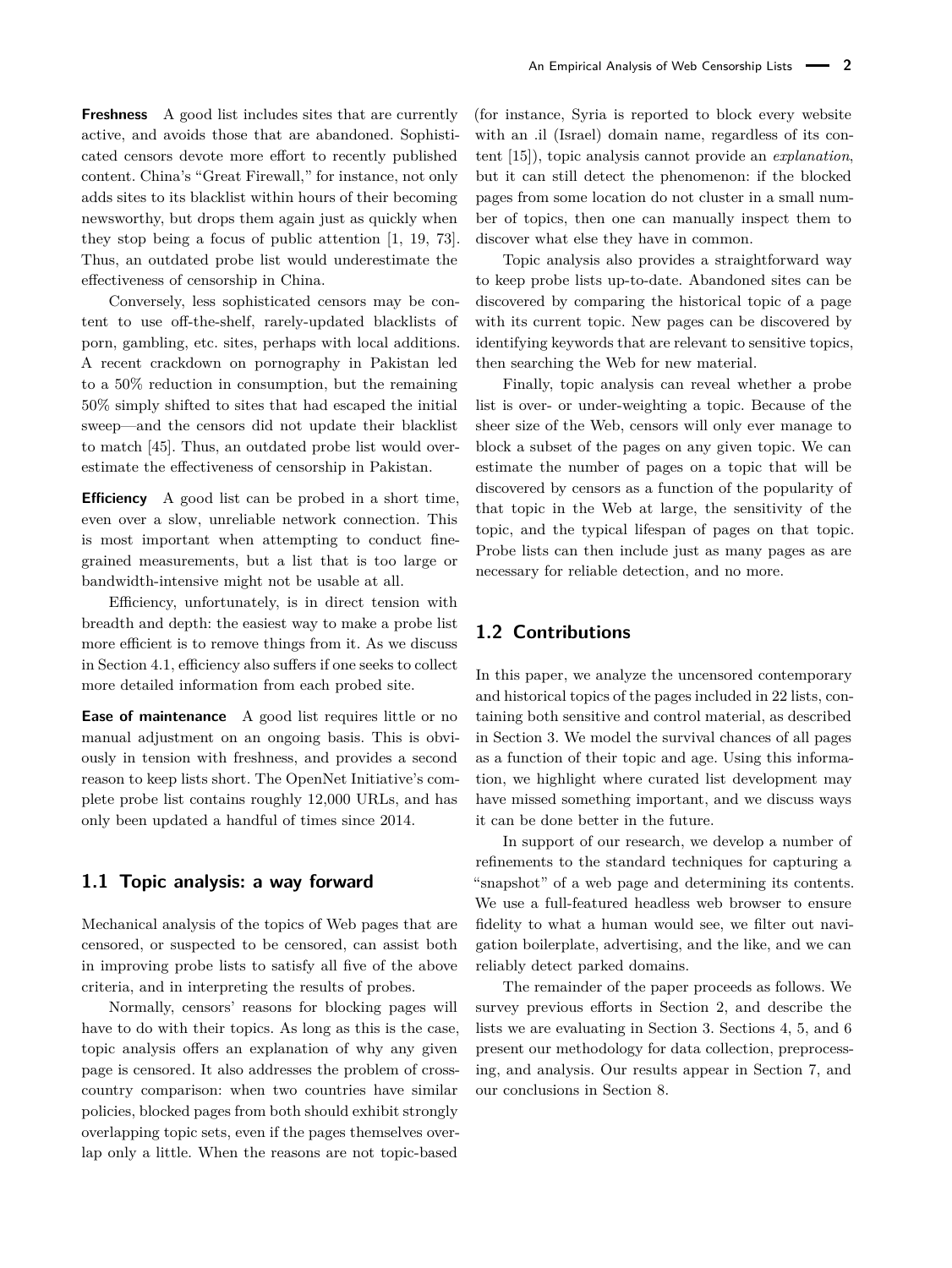### <span id="page-2-1"></span>**2 Previous Work**

The earliest academic study of Internet censorship we are aware of is a 2002 case study of porn-blocking "filters" used in schools and libraries in the USA [\[51\]](#page-16-6). Its authors were concerned that these filters might misclassify sexual health information as pornographic. To check, they manually compiled a set of health- and porn-related keywords, expanded it to a list of 4,000 URLs by searching the Web without any filters active (2,500 URLs were health-related, 500 pornographic, and 1,000 neither) and then attempted to visit all of the pages with filters in place.

This methodology—probing the behavior of a filter with keyword searches, specific URLs known to contain sensitive content, or both—is still standard for censorship case studies. China has received the most attention [\[4,](#page-15-3) [18,](#page-16-7) [48,](#page-16-8) [67,](#page-17-4) [70\]](#page-17-5). Similar studies have been published for Iran [\[6\]](#page-15-4), Pakistan [\[45,](#page-16-5) [46\]](#page-16-9), and Turkey [\[46\]](#page-16-9). The OpenNet Initiative (ONI) regularly surveys roughly 80 countries worldwide [\[21,](#page-16-1) [22,](#page-16-10) [59\]](#page-17-1).

The same methodology also underlies broader studies. One line of research investigates inter-country variation in the censorship *mechanism*: for instance, whether censorship mainly interferes with DNS lookups or subsequent TCP connections, and whether the end-user is informed of censorship [\[63\]](#page-17-6). In some cases, it has been possible to identify the specific "filter" in use [\[20,](#page-16-11) [35\]](#page-16-12). Another line aims to understand what is censored and why [\[1\]](#page-15-0), how that changes over time [\[3,](#page-15-5) [29\]](#page-16-2), how the degree of censorship might vary within a country [\[68\]](#page-17-7), and how people react to censorship [\[38,](#page-16-13) [39\]](#page-16-3).

Despite the central position of keyword and URL probe lists in all of these studies, relatively little attention has been paid to the contents of the lists, or how they are developed. Far more effort has gone into refining the methodology of the probes themselves [\[14,](#page-15-6) [20,](#page-16-11) [24,](#page-16-14) [26,](#page-16-15) [35,](#page-16-12) [53,](#page-17-8) [63,](#page-17-6) [68\]](#page-17-7). A few studies have dug into "leaks" of inside information, which allow researchers to see what actually *is* censored and perhaps why. Recently this has occurred for backbone filters in Syria [\[15\]](#page-15-2) and Pakistan [\[38\]](#page-16-13), and the TOM-Skype chat client's internal keyword filter [\[39\]](#page-16-3). However, all of these studies still took the list as a means to an end, not an object of research in itself.

One notable exception, and the effort closest to our own research, is the ConceptDoppler project [\[19\]](#page-16-4). The authors attempted to refine a keyword list, using latent semantic analysis to generate new keywords from a "seed set" of known-filtered keywords. Their goal was to develop a system that could track the time evolution of a keyword blacklist in real time, so that it could be correlated with news events. While their initial results were promising, the algorithm required a great deal of manual validation and adjustment, and we are not aware of any follow-up work.

### <span id="page-2-0"></span>**3 Lists tested**

We studied 758,191 unique URLs drawn from 22 test lists (shown in Table [1\)](#page-4-0). Only one was created to be used as a probe list [\[61\]](#page-17-2), but another 15 are (allegedly) actual blacklists used in specific countries, and two more have algorithmic selection criteria that should be positively correlated with censorship. The remaining four are control groups. One should be *negatively* correlated with censorship, and the others are neutral.

Due to the sheer size and diversity of the global Web, and the large number of pages that are not discoverable by traversing the link graph [\[9\]](#page-15-7), any sample will inevitably miss something. We cannot hope to avoid this problem, but drawing our sample from a wide variety of sources with diverse selection criteria should mitigate it.

### **3.1 Potentially censored**

Pages from these lists should be more likely than average to be censored somewhere.

**Blacklists and pinklists** These documents purport to be (part of) actual lists of censored URLs in some countries. Most are one-time snapshots; some are continuously updated. They must be interpreted cautiously. For instance, the leaked "BlueCoat" logs for Syria [\[15\]](#page-15-2) list only URLs that someone tried to load; there is no way of knowing whether other URLs are also blocked, and one must guess whether entire sites are blocked or just specific pages.

This study includes 15 lists from 12 countries, for a total of 331,362 URLs. Eight of them include overwhelmingly more pornography than anything else; we will refer to these as *pinklists* below. (All eight do include some non-pornographic sites, even though six of them are from countries where the ostensible official policy is *only* to block pornography.) The other seven do not have this emphasis, and we will refer to them as *blacklists* below.

**OpenNet Initiative** ONI is an international research institute devoted to the study of Internet censorship and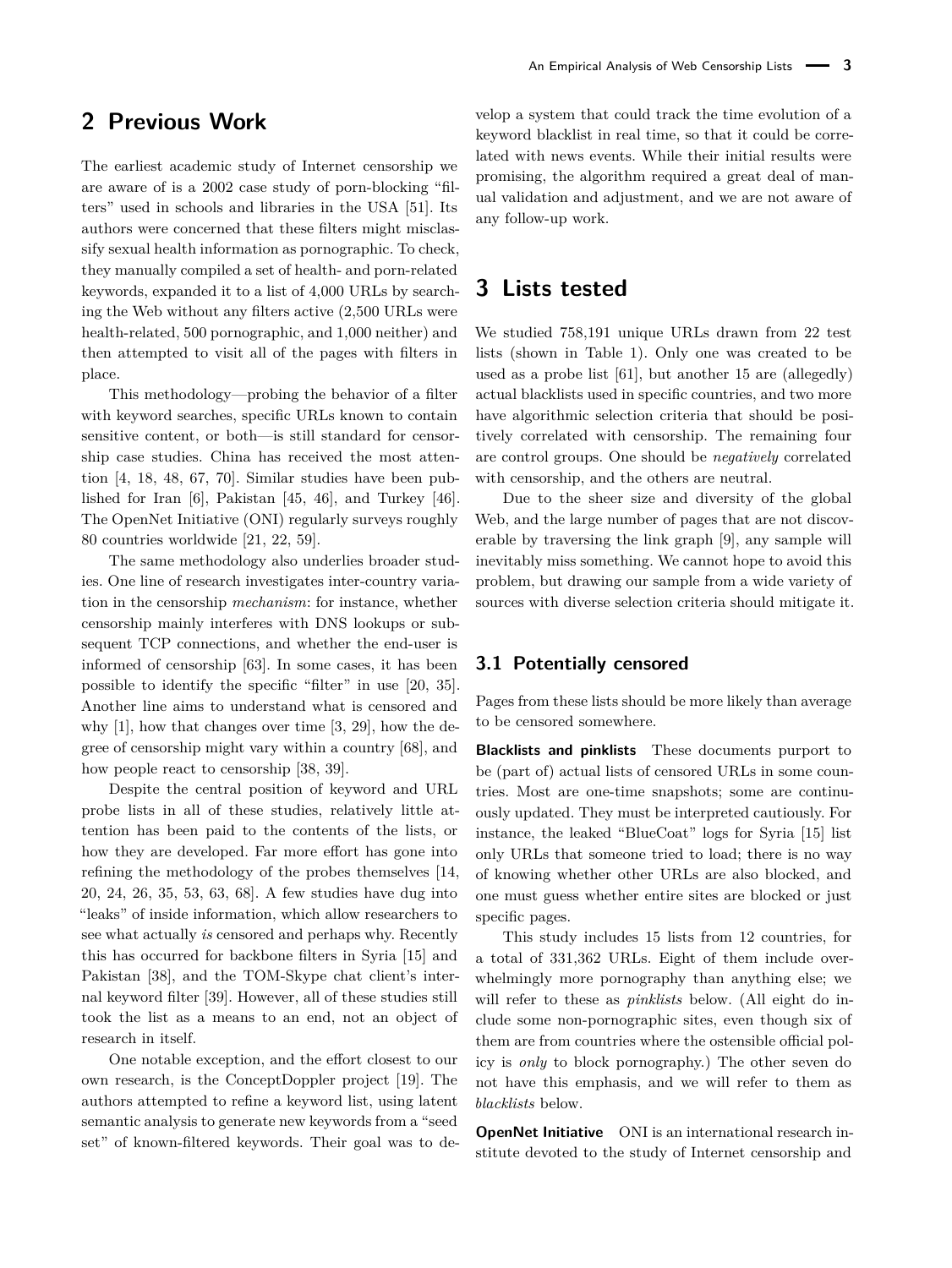surveillance. They publish a hand-curated probe list of 12,107 URLs discussing sensitive topics [\[61\]](#page-17-2). The principle is that these are more likely to be censored than average, not that they necessarily *are* censored somewhere. We take this list as representative of the probe lists used by researchers in this field. 1,227 of the URLs are labeled as globally relevant, the rest as relevant to one or more specific countries.

Hand-curated lists will inevitably reflect the concerns of their compilers. The ONI list, for instance, has more "freedom of expression and media freedom" sites on the list than anything else.

**Herdict** Herdict [\[8\]](#page-15-1) is a service which aggregates worldwide reports that a website is inaccessible. A list of all the URLs ever reported can be downloaded from a central server; this comes to 76,935 URLs in total. The browser extension for making reports is marketed as a censorship-reporting system, but they do not filter out other kinds of site outage. This list includes a great deal of junk, such as hundreds of URLs referring to specific IP addresses that serve Google's front page.

**Controversial Wikipedia articles and their references** Yasseri et al. [\[72\]](#page-17-9) observe that controversy on Wikipedia can be mechanically detected by analyzing the revision history of each article. Specifically, if an article's history includes many "mutual reverts," where pairs of editors each roll back the other's work, then the article is probably controversial. (This is a conservative measure; as they point out, Wikipedia's edit wars can be much more subtle.) They published lists of controversial Wikipedia articles in 13 languages. We augmented their lists with the external links from each article. This came to a total of 105,181 URLs.

### **3.2 Controls**

These lists were selected to reflect the Web at large.

**Pinboard** We expect pages on this list to be *less* likely to be censored than average. It is a personal bookmark list with 3,276 URLs, consisting mostly of articles on graphic design, Web design, and general computer programming, with the occasional online shopfront.

**Alexa 25K** Alexa Inc. claims that these are the 25,019 most popular websites worldwide; their methodology is opaque, and we suspect it over-weights the WEIRD (Western, Educated, Industrialized, Rich, and Democratic [\[32\]](#page-16-16)) population. Sensitive content is often only of interest to a narrow audience, and the popularity of major global brands gives them some protection from censorship, so sites on this list may also be less likely to be censored than average.

**Twitter** Another angle on popularity, we use a small (less than 0.1%) sample of all the URLs shared on Twitter from March 17 through 24, 2014, comprising 30,487 URLs shared by 27,731 user accounts. Twitter was chosen over other social networks because, at the time of the sample, political advocacy and organization via Twitter was fashionable.

**Common Crawl** Finally, this is the closest available approximation to an unbiased sample of the entire Web. The Common Crawl Foundation continuously operates a large-scale Web crawl and publishes the results [\[27\]](#page-16-17). Each crawl contains at least a billion pages. We sampled 177,109 pages from the September 2015 crawl uniformly at random.

### **3.3 Overlap Between Lists**

We begin our investigation by comparing the probe lists to each other, using the Jaccard index of similarity:  $J = \frac{|A \cap B|}{|A \cup B|}$  $\frac{|A||B|}{|A\cup B|}$  for any two sets *A* and *B*. It ranges from 0 (no overlap at all) to 1 (complete overlap).

Table [1](#page-4-0) shows the Jaccard indices for each pair of lists, comparing full URLs. It is evident that, although there is some overlap (especially among the pinklists, in the upper left-hand corner), very few full URLs appear in more than one list. There is more commonality if we look only at the hostnames, as shown in Table [2.](#page-4-1) The pinklists continue clearly to be more similar to each other than to anything else. The blacklists, interestingly, continue not to have much in common with each other. And, equally interestingly, all the other lists—regardless of sampling criteria—have more in common with each other than they do with most of the blacklists and pinklists. This already suggests that manually curated lists such as ONI's may not be digging deeply enough into the "long tail" of special-interest websites.

While we can see that there are patterns of similarities, Tables [1](#page-4-0) and [2](#page-4-1) do not reveal *what* some lists have in common with each other. To discover that, we must study the content of each page, which is the task of the rest of this paper.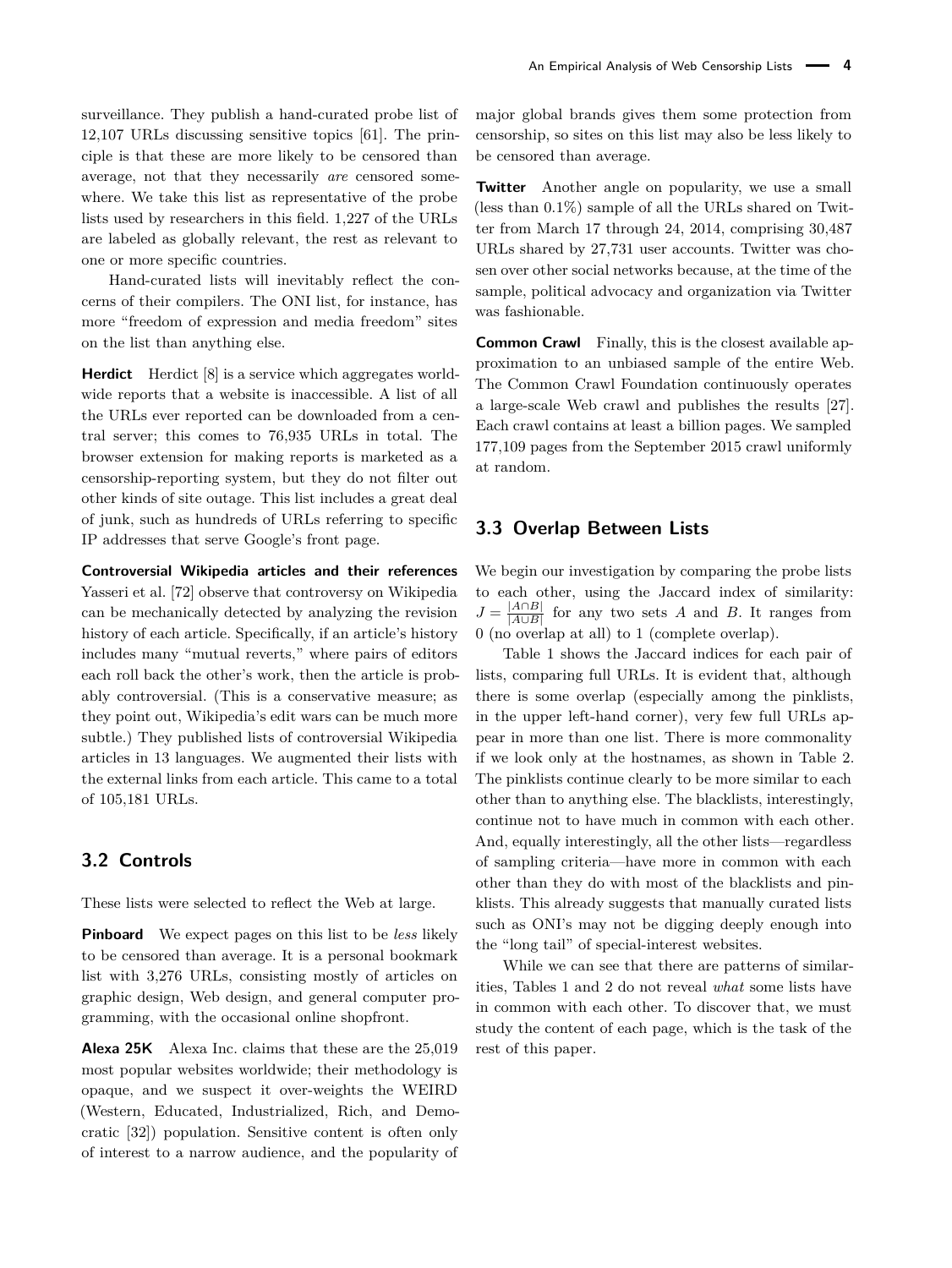|              |                           | (size)  |                |             |              |              |              |         |                         |         |       |              |       |         | aus dnk fin deu ita nor th1 tur in1 in2 rus syr th2 th3 gbr oni hdk wki pin alx twi ccr |         |              |         |         |              |              |       |          |
|--------------|---------------------------|---------|----------------|-------------|--------------|--------------|--------------|---------|-------------------------|---------|-------|--------------|-------|---------|-----------------------------------------------------------------------------------------|---------|--------------|---------|---------|--------------|--------------|-------|----------|
| pinklist     | Australia 2009            | 5 1 3 0 |                | $\,<\,$     | .01          |              |              |         | $.02$ $.05$ $.03$ $.01$ | $\,<$   |       |              | $\,<$ |         |                                                                                         | $\,<\,$ |              |         |         |              |              |       |          |
|              | Denmark 2008              | 7402    | $\,<\,$        | 1           | .08          | $\,<\,$      | $\,<\,$      | .12     | $\,<\,$                 | $\,<\,$ |       |              | $\ll$ |         |                                                                                         | $\ll$   |              |         |         |              |              |       |          |
|              | Finland 2009              | 1336    | .01            | .08         | $\mathbf{1}$ |              | $<$ .03      | .04     | $\,<\,$                 |         |       |              | $\,<$ |         |                                                                                         | $\ll$   |              |         |         |              |              |       |          |
|              | Germany 2014              | 13174   | $.02\,$        | $\,<\,$     |              | $\mathbf{1}$ |              | $\,<\,$ | $.02$ $.01$             |         |       |              | $\,<$ |         |                                                                                         | $\,<\,$ | $\,<\,$      | $\,<\,$ | $\ll$   |              | $\,<$        |       |          |
|              | Italy 2009                | 1078    | .05            | $\,<\,$     | .03          | $\,<\,$      | $\mathbf{1}$ | .03     | $\,<\,$                 | $\,<\,$ |       |              | $\,<$ |         |                                                                                         | $\,<\,$ | $\,<\,$      | $\,<\,$ |         |              | $\,<$        |       |          |
|              | Norway 2009               | 14022   | .03            | $.12$ $.04$ |              | $\,<\,$      | .03          |         |                         |         |       |              |       |         |                                                                                         |         |              |         |         |              |              |       |          |
|              | Thailand 2007             | 26789   | .01            | $\,<\,$     | $\,<\,$      | .02          | $\,<\,$      | $\,<\,$ |                         | .01     |       |              | $\,<$ |         |                                                                                         | $\,<$   | $\,<$        | $\,<$   | $\ll$   |              | $\,<$        |       |          |
|              | Turkey 2015               | 172971  | $\overline{<}$ | $\,<\,$     | $\,<\,$      | .01          | $\,<$        | $\,<\,$ | .01                     | -1      | $\ll$ |              | $\lt$ | $\ll$   |                                                                                         | .02     |              | $\,<\,$ | $\ll$   |              |              |       |          |
| blacklist    | India 2012 (Anonymous)    | 214     |                |             |              |              |              |         |                         | $\ll$   | п     |              |       |         |                                                                                         | $\,<\,$ |              |         |         |              |              |       |          |
|              | India 2012 (Assam riots)  | 103     |                |             |              |              |              |         |                         |         |       | $\mathbf{1}$ |       |         |                                                                                         |         | <            |         |         |              |              |       |          |
|              | Russia 2014               | 4482    |                |             |              |              |              |         |                         |         |       |              | 1     |         |                                                                                         | $\,<\,$ |              |         |         |              |              |       |          |
|              | <b>Syria 2015</b>         | 12428   |                |             |              |              |              |         |                         | $\ll$   |       |              |       |         |                                                                                         | $\,<\,$ | $\,<$        | $\,<\,$ | $\,<\,$ |              |              |       |          |
|              | Thailand 2008             | 1298    |                |             |              |              |              |         |                         |         |       |              |       |         |                                                                                         |         |              | $\,<\,$ |         |              |              |       |          |
|              | Thailand 2009             | 408     |                |             |              |              |              |         |                         |         |       |              |       |         | $\,<\,$                                                                                 |         |              |         |         |              |              |       |          |
|              | <b>Great Britain 2015</b> | 87032   | $\,<$          | $\ll$       | $\ll$        |              |              |         | $\,<\,$                 | .02     |       |              | $\,<$ | $\,<\,$ |                                                                                         | 1       | $\,<\,$      | .03     |         |              |              |       |          |
| probe list   | OpenNet Initiative 2014   | 12 10 7 | $\,<\,$        |             |              | $\,<$        |              |         |                         |         |       |              |       |         |                                                                                         | $\,<\,$ | $\mathbf{1}$ | .02     |         | $\,<\,$      | .01          |       | $\ll$    |
| crowdsourced | Herdict 2014              | 76935   | $\,<\,$        | $\ll$       |              |              | $\,<$        |         | $\,<\,$                 | $\,<\,$ |       |              | $\,<$ | $\,<$   | $\,<\,$                                                                                 | .03     | .02          |         |         | $\,<\,$      | .04          |       | $\ll$    |
| sampled      | Wikipedia controv. 2015   | 105 181 |                |             |              |              |              |         | $\ll$                   | $\ll$   |       |              |       | $\,<$   |                                                                                         | $\,<\,$ | <            | $\,<\,$ | 1       | $\ll$        | $\,<\,$      | C     | $\ll$    |
| neg. control | Pinboard 2014             | 3876    |                |             |              |              |              |         |                         |         |       |              |       |         |                                                                                         |         |              |         | $\ll$   | $\mathbf{1}$ | $\,<$        |       | $\ll$    |
| popular      | Alexa 2014                | 25019   | $\,<\,$        |             |              | $\,<\,$      | $\,<\,$      |         | $\,<\,$                 |         |       |              | $\,<$ |         |                                                                                         | $\lt$   | .01          | .04     | $\,<\,$ | $\,<\,$      | $\mathbf{1}$ | $\,<$ | $\ll$    |
|              | Tweets 2014               | 40 198  |                |             |              | $\ll$        |              |         | $\ll$                   |         |       |              |       |         |                                                                                         | $\,<\,$ |              |         |         |              |              |       | $\ll$    |
| generic      | Common Crawl 2015         | 177109  |                |             |              |              |              |         |                         | $\ll$   |       |              |       |         |                                                                                         | $\ll$   | $\ll$        | $\ll$   | $\ll$   | $\ll$        |              |       | <b>A</b> |

<span id="page-4-0"></span>**Table 1.** Jaccard coefficients for list similarity, by URL

 $\langle$ : smaller than 0.01.  $\langle$ : smaller than 0.0001. Blank: zero.

#### <span id="page-4-1"></span>**Table 2.** Jaccard coefficients for list similarity, by hostname

|              |                                | (size)  |         |           |         |         |         |         |             |         |       |              |                          |         | aus dnk fin deu ita nor th1 tur in1 in2 rus syr th2 th3 gbr oni hdk wki pin alx twi ccr |         |         |              |              |                |         |              |                   |             |
|--------------|--------------------------------|---------|---------|-----------|---------|---------|---------|---------|-------------|---------|-------|--------------|--------------------------|---------|-----------------------------------------------------------------------------------------|---------|---------|--------------|--------------|----------------|---------|--------------|-------------------|-------------|
| pinklist     | Australia 2009                 | 1752    |         | .01       | .04     | .03     | .08     |         | $.04$ $.02$ | $\,<\,$ |       |              | $\,<\,$                  |         |                                                                                         |         | $\,<$   | $\rm <$      | $\,<\,$      | ✓              |         | $\,<\,$      | $\,<\,$           |             |
|              | Denmark 2008                   | 7402    | .01     | 1         | .08     | $\,<\,$ | $\,<\,$ | .19     | $\,<\,$     | $\,<$   |       |              | $\,<\,$                  |         |                                                                                         |         |         |              |              |                |         |              |                   |             |
|              | Finland 2009                   | 1336    | .04     | .08       |         | $\,<\,$ | .04     | .07     | $\,<\,$     | <       |       |              | $\,<\,$                  | $\,<\,$ |                                                                                         |         | $\ll$   |              |              |                |         |              |                   | $\ll$       |
|              | Germany 2014                   | 6199    | .03     | $\,<\,$   |         | ◆       | $\,<\,$ | .01     | .02         | .01     |       | $\,<\,$      |                          |         |                                                                                         |         | $\,<\,$ | $\,<$        | $\,<\,$      |                |         |              |                   |             |
|              | Italy 2009                     | 539     | .08     | $\,<\,$   | .04     | $\,<\,$ | 1       | .03     | $\,<\,$     | $\,<$   |       |              | $\,<$                    |         |                                                                                         |         |         |              | $\,<\,$      |                |         |              |                   |             |
|              | Norway 2009                    | 7011    |         | $.04$ .19 | .07     | .01     | .03     | -1      | $\,<\,$     | $\,<$   |       |              | $\,<\,$                  |         |                                                                                         |         |         |              | $\,<$        | $\ll$          |         |              |                   | $\ll$       |
|              | Thailand 2007                  | 11880   | .02     | $\,<\,$   | $\,<$   | .02     |         |         | 1           | .01     |       | $\ll$        |                          |         |                                                                                         |         |         |              |              |                |         |              |                   |             |
|              | Turkey 2015                    | 172971  |         |           | $\,<\,$ | .01     | $\,<\,$ | $\,<$   | .01         |         | $\ll$ |              |                          |         | $\ll$                                                                                   | $\ll$   | .02     |              |              |                |         |              |                   |             |
| blacklist    | India 2012 (Anonymous)         | 203     |         |           |         |         |         |         |             | $\ll$   |       |              |                          | $\,<\,$ |                                                                                         |         | $\,<$   | $\,<$        | $\,<$        |                |         |              |                   |             |
|              | India 2012 (Assam riots)       | 21      |         |           |         |         |         |         |             | $\ll$   |       | $\mathbf{1}$ |                          |         |                                                                                         |         | $\ll$   |              |              |                |         |              |                   |             |
|              | Russia 2014                    | 1994    | $\,<\,$ |           |         |         |         | $\,<\,$ | <           |         |       | ←            |                          |         |                                                                                         |         |         | ←            |              |                |         |              |                   |             |
|              | Syria 2015                     | 6526    | $\,<\,$ |           |         |         |         |         | $\,<\,$     |         |       |              |                          |         |                                                                                         |         |         | .02          |              |                |         |              |                   |             |
|              | Thailand 2008                  | 104     | $\,<\,$ |           |         |         |         |         | $\,<$       | $\ll$   |       | $\,<\,$      |                          | <       | 1                                                                                       | .21     | $\ll$   | $\,<$        |              |                |         |              |                   |             |
|              | Thailand 2009                  | 94      |         |           |         |         |         |         |             | $\ll$   |       | $\,<\,$      |                          |         | .21                                                                                     | 1       | $\ll$   |              |              |                |         |              |                   |             |
|              | <b>Great Britain 2015</b>      | 79510   | $\,<\,$ | $\ll$     | $\ll$   | $\,<\,$ | $\,<\,$ | $\,<\,$ | $\,<\,$     | .02     |       |              |                          |         | $\ll$                                                                                   | $\ll$   | 1       | $\,<$        | .03          |                |         |              |                   |             |
| probe list   | <b>OpenNet Initiative 2014</b> | 10016   | $\,<\,$ |           |         | $\,<$   | $\,<$   |         | $\,<\,$     |         |       |              | $\overline{\phantom{a}}$ | .02     | $\,<\,$                                                                                 | $\,<$   | $\,<\,$ | $\mathbf{1}$ | .02          | .02            | $\,<\,$ | .02          | <                 |             |
| crowdsourced | Herdict 2014                   | 70528   | $\,<$   |           |         |         |         |         |             |         |       |              |                          |         |                                                                                         | $\,<\,$ | .03     | .02          | $\mathbf{1}$ | .02            | $\,<\,$ |              | $.04$ $.01$ $.02$ |             |
| sampled      | Wikipedia controv. 2015        | 27410   | $\,<\,$ |           |         |         |         | $\ll$   | $\,<$       |         |       |              |                          |         | $\,<\,$                                                                                 | $\,<$   | $\,<$   |              | $.02$ $.02$  | $\overline{1}$ | $\,<\,$ |              | $.04$ $.01$ $.03$ |             |
| neg. control | Pinboard 2014                  | 2495    | $\,<\,$ |           |         |         |         |         | $\,<\,$     |         |       |              |                          |         |                                                                                         |         |         | $\,<$        | $\,<\,$      | $\,<\,$        | 1       | $\,<$        |                   |             |
| popular      | Alexa 2014                     | 24 9 77 | $\,<\,$ |           |         | $\,<\,$ | $\,<\,$ |         | $\,<\,$     |         |       |              |                          |         |                                                                                         |         | $\,<$   | .02          | $.04$ $.04$  |                | $\,<\,$ | $\mathbf{1}$ |                   | $.02$ $.05$ |
|              | Tweets 2014                    | 12504   | $\,<\,$ |           |         |         |         |         | $\,<\,$     |         |       |              |                          |         |                                                                                         | $\,<\,$ | $\,<\,$ | $\,<\,$      | .01          | .01            |         | $<$ .02      |                   |             |
| generic      | Common Crawl 2015              | 47042   | $\,<\,$ |           | $\ll$   |         | $\ll$   |         | $\,<\,$     |         |       |              |                          |         |                                                                                         | $\ll$   | $\,<\,$ | $\,<\,$      |              | $.02$ $.03$    | $\,<\,$ | .05          |                   | -1          |

 $\langle$ : smaller than 0.01.  $\langle$ : smaller than 0.0001. Blank: zero.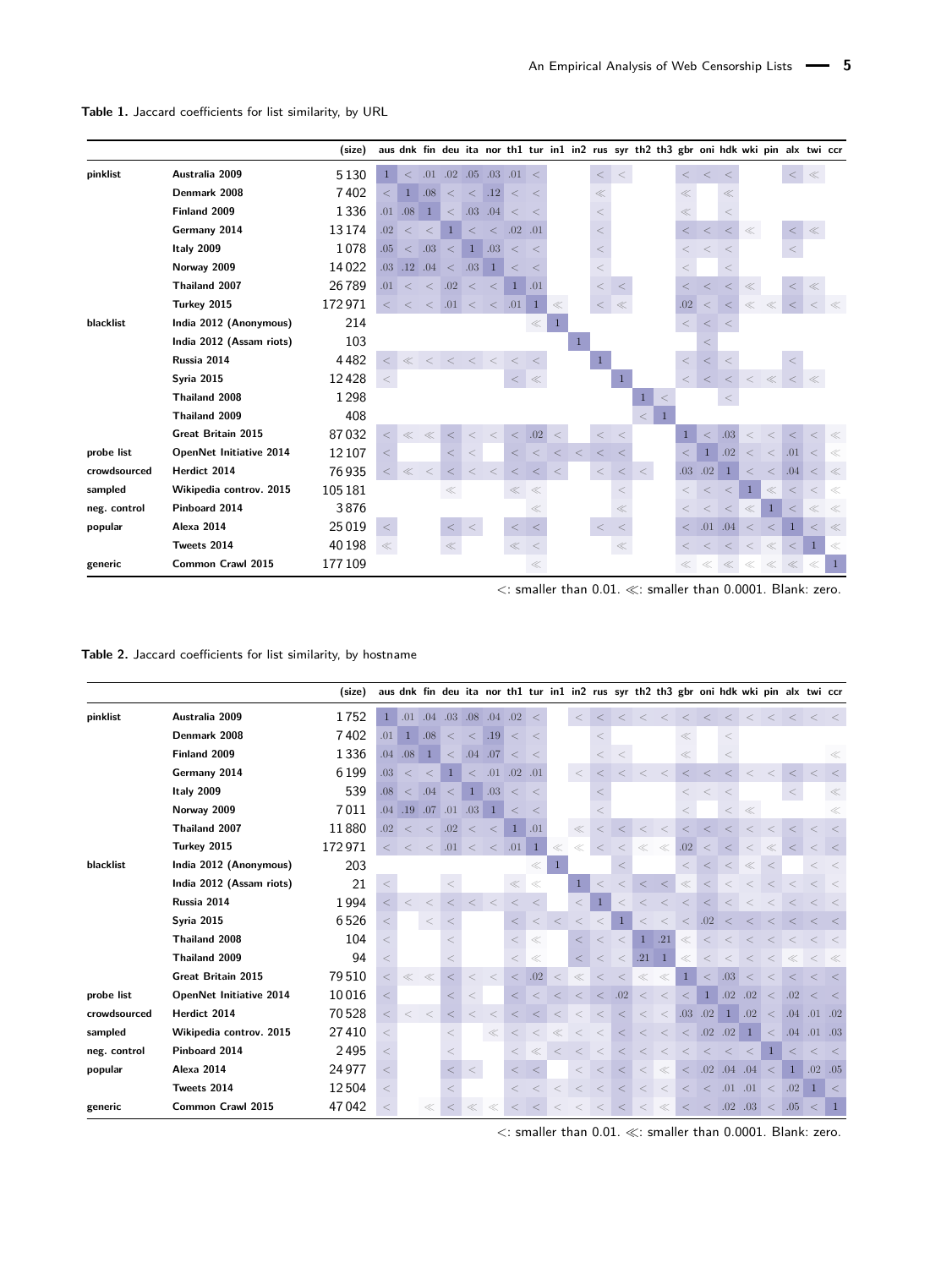# <span id="page-5-1"></span>**4 Data Collection**

We collected both *contemporary* and *historical* snapshots of each page on our lists. As the names imply, contemporary snapshots show the page as it currently is, whereas historical snapshots look back in time. Contemporary data is sufficient to evaluate webpage availability and topic. Historical data reveals pages whose topic has changed since they were entered onto a blacklist; it helps us discover the topic of pages that no longer exist; and it allows us to compute page availability over time, as well as topic changes over time.

In this study, we are not attempting to discover whether any given page actually is censored anywhere. Rather, we seek to explain *why* a list of pages (such as the ONI probe list, or one of the blacklists) is more or less likely to be censored, by comparing its topic distribution to a reference list (such as the Common Crawl sample of the entire Web). For this purpose, we need *uncensored* snapshots of each page. Therefore, all snapshots were collected by computers in commercial data centers in the USA, where Internet censorship conflicts with the constitutional protection of freedom of speech. There have been occasional moves toward blocking access to "obscene" material in the USA [\[60\]](#page-17-10), but we are not aware of any filtering imposed on the commercial servers we use in this study.

### <span id="page-5-0"></span>**4.1 Contemporary Data Collection**

We used an automated Web browser, PhantomJS [\[33\]](#page-16-18) to collect contemporary snapshots of each page. PhantomJS is based on WebKit, and supports roughly the same set of features as Safari 6.0. Relative to "bleeding edge" browsers, the most significant missing features involve multimedia content (video, audio, etc.), which we would not collect anyway, for legal reasons (see below). A controller program started a new instance of PhantomJS for each page load, with all caches, cookie jars, etc. erased.

An automated browser offers major advantages over traditional "crawling" using an HTTP client that does not parse HTML or execute JavaScript. An increasing number of pages rely on JavaScript to the point where a client that does not run scripts will see none of the intended content. Also, markup ambiguities and errors are handled exactly as a human-driven browser (Safari) would. Downstream processing receives only wellstructured, canonicalized HTML documents. Finally, it

is harder for the server to detect that it is being accessed by an automated process, which might cause it to send back different material than a human would receive [\[66\]](#page-17-11).

This approach also has disadvantages. The most significant is its cost in time and computer power. The data-collection host could sustain an average page-load rate of approximately 4 pages per second, with the limiting factor being PhantomJS's substantial RAM requirements. A well-tuned traditional crawler, by contrast, can sustain an average page-load rate of 2,000 pages per second with roughly equivalent hardware resources [\[2\]](#page-15-8). We also suffer from a much larger set of client bugs. 6,980 attempted page loads (0.92%) caused PhantomJS to crash. Finally, it is still possible for sites to distinguish PhantomJS from a "real" browser. Some sites block this kind of close mimic, while allowing obvious web crawlers access. For instance, LinkedIn blocked us from accessing user profile pages and job listings.

Our collector ignores robots.txt, because a humandriven browser would do the same. Instead, we avoid disruptive effects on websites by randomizing the order of page loads, so that no website sees a large number of accesses in a short time. Also, we do not traverse any outbound hyperlinks from any page, which reduces the odds of *modifying* sites by accessing them. For legal reasons, our collector does not load images and videos, nor does it record how the pages would be rendered. While HTML sources are safe, there exist images that are illegal to possess, even unintentionally, in the USA.

Ideally, contemporary data collection should occur at a single point in time, but this is impractical, given the volume of data we are acquiring. Most of our contemporary data was collected over a two-month period ranging from September 21 through December 3, 2015. For efficiency, we imported HTML directly from Common Crawl's data release rather than re-crawling each page ourselves. These pages were collected between July 28 and August 5, 2015. More importantly, Common Crawl is a traditional crawler, so these pages' contents may be less accurately recorded.

### <span id="page-5-2"></span>**4.2 Historical Data Collection**

Our historical snapshots were all collected by the Internet Archive's "Wayback Machine" [\[34\]](#page-16-19). The Archive began recording Web pages in 1996. They offer HTTPbased APIs for retrieving all the dates where they have a snapshot of a particular page, and then for retrieving the page as they saw it on a particular date. We used these APIs to retrieve snapshots at one-month intervals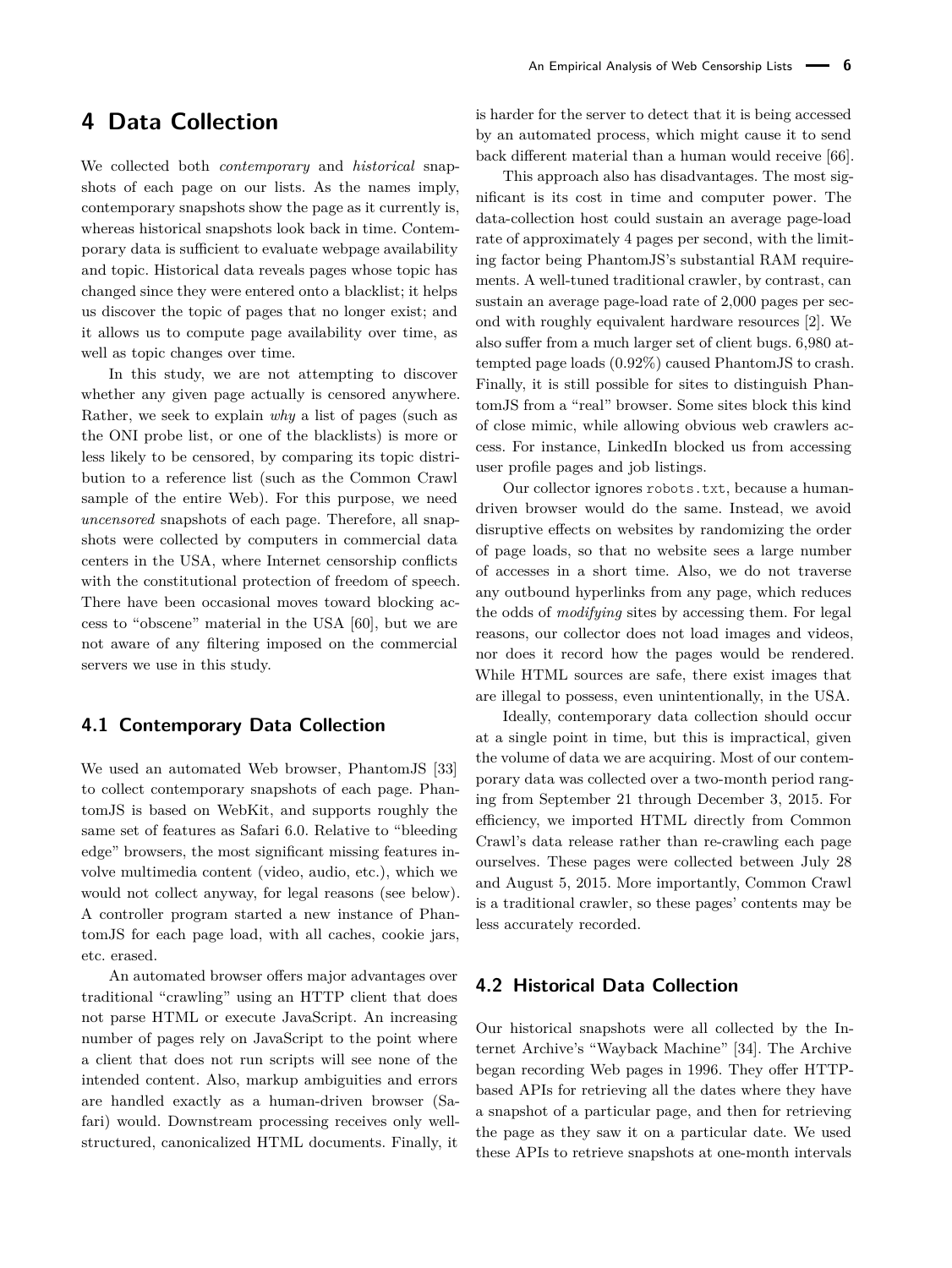<span id="page-6-1"></span>

**Fig. 1.** Availability of historical snapshots for the pages on each source list

(whenever possible), running backward in time from the date of our contemporary snapshot to at least one year before the earliest date that the page appears in any of our lists. Like Common Crawl, the Wayback Machine uses a traditional crawler, so there is some loss of fidelity in historical snapshots.

The Wayback Machine has snapshots for 423,265 of the 758,192 pages in this study (55.8%), but these are not evenly distributed across all of the lists. Figure [1](#page-6-1) shows how many of the pages on each list have historical snapshots, and how those are distributed over the 10 years before our contemporary data was collected. The Wayback Machine is more likely to collect popular and long-lived websites, and, unfortunately, this means it has less data for the sites on the pinklists and blacklists. As we will discuss in Section [7.2,](#page-12-0) we have enough data to predict the lifetime of a page as a function of its source category, but not individual sources, topics or languages.

"India 2012a" appears to be well-collected, but this is an artifact. That list consists mostly of YouTube videos; YouTube is extremely popular, so the Wayback Machine has good coverage of it. Most of the videos have been removed from YouTube (we suspect this is a case of "DMCA takedown abuse," in which a legal process intended to combat copyright infringement

is applied to suppress controversial material [\[31\]](#page-16-20)), but YouTube's "This video is no longer available" error message is served as a *successful* HTTP transaction (200 OK). Thus, the pages appear to have survived, when they haven't. Fortunately, there are only a few hundred pages affected by this artifact.

For 81,988 of the pages (10.8%), the Wayback Machine records at least one snapshot within 30 days of the earliest date when the page was entered onto one of our lists. It is at this time that the page's topic is most likely to be relevant to its chances of being censored.

## <span id="page-6-0"></span>**5 Document preprocessing**

Having collected pages, we wish to reason about their contents. For example, we wish to assign a topic to each page, and detect when this topic changes. With hundreds of thousands of pages collected, this process must be automated as much as possible.

The principal technique we use is Latent Dirichlet Allocation (LDA) clustering [\[11\]](#page-15-9). Our analysis pipeline (illustrated in Figure [2\)](#page-7-0) includes several heuristic filtering steps before LDA, which remove irrelevant "boilerplate" and reduce the cost of model training. These are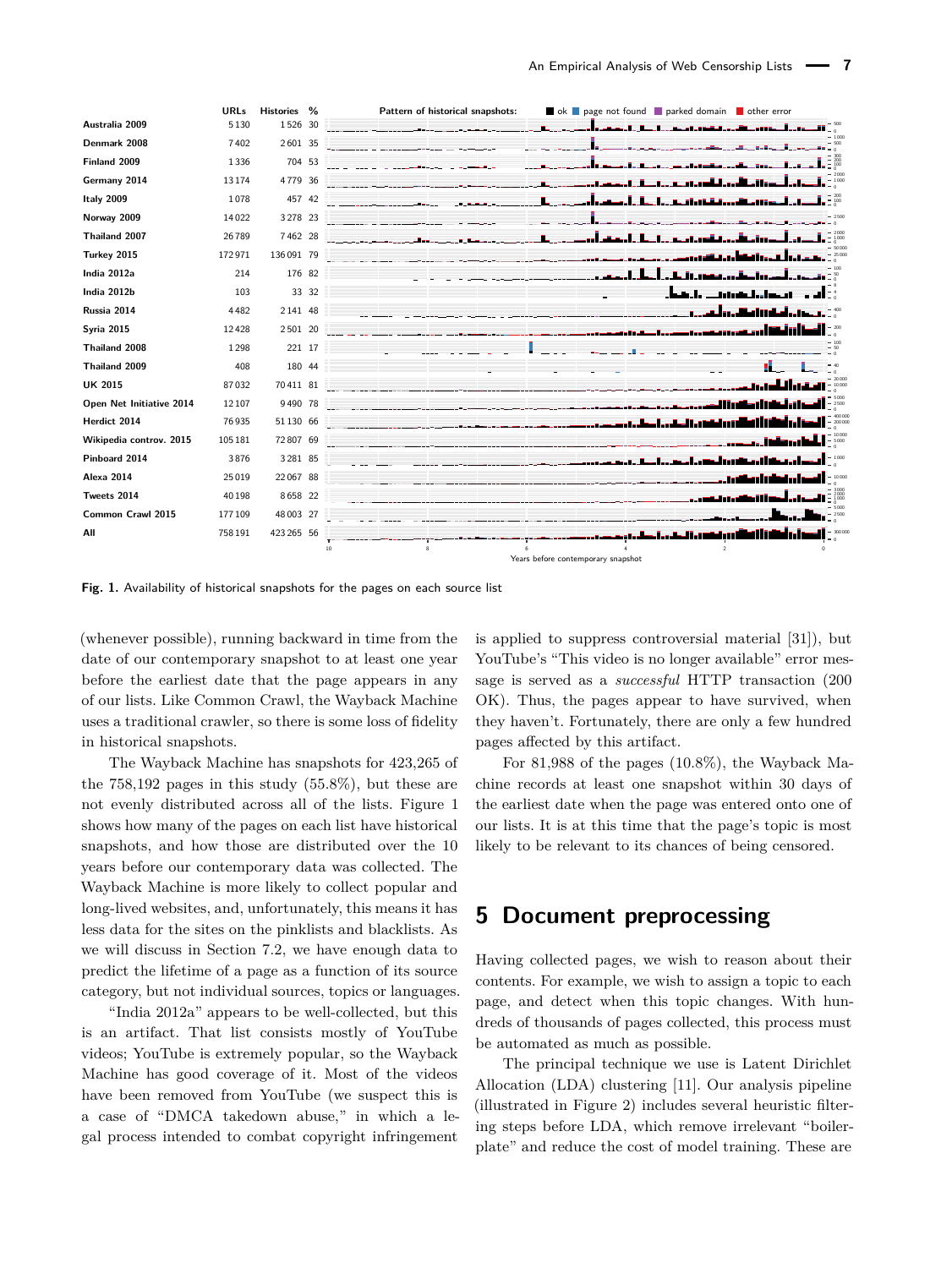<span id="page-7-0"></span>

**Fig. 2.** Document processing pipeline

described in this section, and LDA itself is described in Section [6.](#page-8-0)

### **5.1 Parked Domain Detection**

A *parked domain* is a placeholder website, operated by a *domain parker*, who hopes to sell the domain name eventually. It contains no meaningful content, only advertising banners and links [\[64\]](#page-17-12). Domain parkers often claim the names of abandoned websites, hoping to gain from visits by people looking for the former occupant. The placeholder site will bear little or no relationship to the content of the website that used to be there. However, it may parrot keywords from search queries that lead to the site. This confuses LDA, which cannot tell that the words are being repeated meaninglessly.

Therefore, we identify parked domains using a dedicated, heuristic classifier and exclude them from topic

analysis. We tested two such classifiers from the literature [\[58,](#page-17-13) [64\]](#page-17-12) and selected the one that performed best on our data; see Appendix [A](#page-17-14) for details.

Contemporary data collection retrieved a nonempty, non-error HTML page for 436,832 of the 758,191 unique URLs in our full data set  $(57.6\%)$ . The classifier identified 30,508 (7.0%) of these pages as parked domains.

Parked domains also appear in the historical data. The Wayback Machine provided us with 2,742,788 snapshots of 423,236 URLs. Of those snapshots, 2,486,426 (90.7%) were non-empty and not error pages, and the classifier identified 54,710 (2.2%) of these as parked domains. 23,687 (5.6%) of the 423,236 URLs were parked at least once in their history.

### **5.2 Boilerplate Removal**

Nearly all HTML documents contain "boilerplate" text which has little or nothing to do with the topic of the document itself, such as site navigation menus, copyright notices, and advertising. It may not even be in the same language as the document's main content [\[55\]](#page-17-15). Boilerplate varies only a little from site to site, so it can confuse semantic analysis algorithms into grouping documents that are unrelated. This problem has been recognized since 2002 [\[7\]](#page-15-10) and the solution is to strip the boilerplate from each document prior to semantic analysis. Unfortunately, the most widely used algorithms for stripping boilerplate, such as Readability [\[50\]](#page-16-21) and the similar "reader view" features in Chrome, Firefox, and Safari, depend on the standard semantics of HTML elements. In a large sample of not necessarily well-structured documents, this is not a safe approach. Some algorithms also make strong assumptions about the document language [\[25\]](#page-16-22) or require several pages from the same site [\[55\]](#page-17-15).

We developed a hybrid of the boilerplate removal algorithms described in Lin et al. [\[41\]](#page-16-23) and Sun et al. [\[57\]](#page-17-16). These are completely language-neutral, use HTML element semantics only as hints, and in combination, require no manual tuning. Their basic logic is that heavily marked-up text is more likely to be boilerplate.

The hybrid algorithm merges subtrees of the parsed HTML into a tree of "blocks," each of which represents a contiguous run of text. Blocks are bigger than paragraphs but usually smaller than sections. Each block is assigned a *text density* score, which is the total number of text characters in the block, divided by the logarithm of the total number of markup characters in the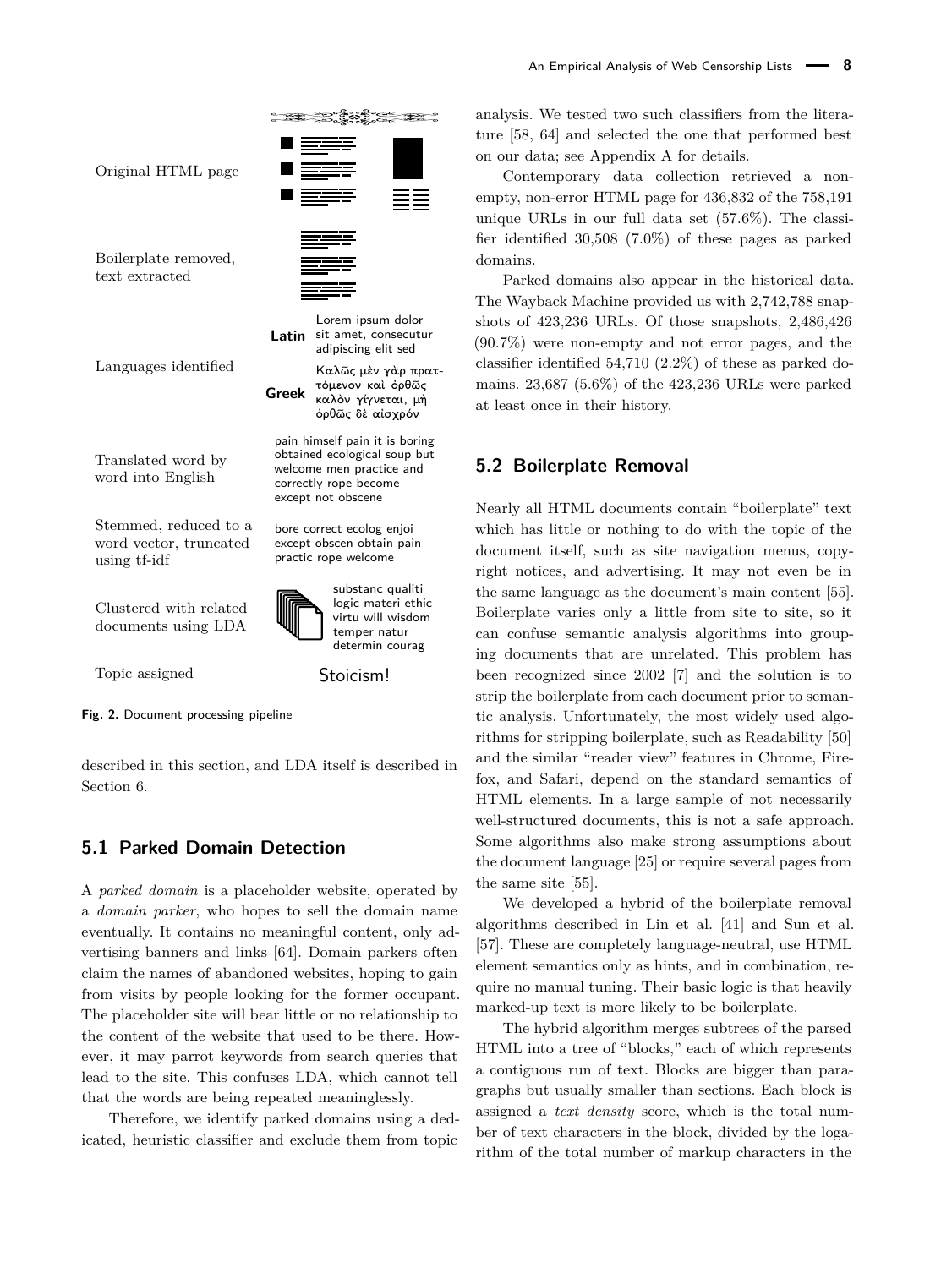block. Stylistic markup (bold, italic, etc.) does not count, and invisible HTML elements (scripts, etc.) are completely discarded. After the entire page has been scored, the algorithm identifies the *least* dense block that contains the *most* dense block. This block's density score is the "threshold." Every block that is less dense than the threshold (that is, it contains more markup and less text) is removed from the page. Finally, all remaining markup is stripped, leaving only text.

### **5.3 Language Identification and Translation**

LDA topic models detect semantic relationships between words based on their co-occurrence probabilities within documents. Therefore, it is necessary for all documents to be in the same language. Multi-lingual versions of LDA exist, but they are either limited to two languages [\[12\]](#page-15-11), or they require all documents to be available in all languages, with accurate labeling [\[43\]](#page-16-24). Our data meets neither condition, so instead we mechanically translated as much text as possible into English.

After boilerplate removal, we used CLD2 [\[54\]](#page-17-17) to determine the languages of each document and divide multilingual documents into runs of text in a single language. We then used Google Translate's API [\[30\]](#page-16-25) to translate as much text as possible into English. At the time of writing, CLD2 can detect 83 languages with accuracy higher than 97%, and Google Translate can translate 103 languages into English; neither set is a superset of the other. 11.5% of all words were unrecognized or untranslatable; the bulk of these were nonwords (e.g. long strings of digits) and errors on CLD2's part. In a bilingual document, for instance, CLD2 frequently gets each split point wrong by a couple words, or tags small runs of one language as "unknown." Only 29,234 documents (0.8%) were completely untranslatable.

Google charges US\$20 to translate a million characters. After boilerplate removal, the 4,355,234 unique pages in our database (including both contemporary and historical snapshots) add up to 13.3 *trillion* characters; translating each document in full would have cost \$260,000, which was beyond our budget. Instead, we reduced each document to a "bag of words," and then translated each word in isolation, which cost only \$3,700. This required us to "segment" text into words, which is nontrivial in languages written without spaces between the words. For Chinese we used the Stanford segmenter [\[17\]](#page-15-12); Japanese, MeCab [\[40\]](#page-16-26); Vietnamese, dongdu [\[5\]](#page-15-13); Thai, libthai [\[37\]](#page-16-27); Arabic and related languages, SNLP [\[44\]](#page-16-28); all others, NLTK [\[10\]](#page-15-14).

Because our data set is so large, we needed to truncate the translated word vectors to complete training in a reasonable amount of time. After translation, we reduced all words to morphological stems using the Porter stemmer [\[49\]](#page-16-29). We then used *term frequency-inverse document frequency* (tf-idf, [\[52\]](#page-17-18)) to select terms with a high degree of salience for each document, preserving terms whose combined *tf-idf* constituted (at least) 90% of the total. After pruning, the median size of a word vector was 37 words.

# <span id="page-8-0"></span>**6 Topic Analysis**

We used the MALLET implementation of LDA [\[42,](#page-16-30) [47,](#page-16-31) [71\]](#page-17-19) to cluster documents into topics.

We used the contemporary data for training and selecting the topic models. Half of the collected documents were used for training, and the remainder were used for model-selection. We trained models with  $N \in$ {100*,* 150*, . . . ,* 250} topics and *α* ∈ {0*.*1*,* 0*.*5*,* 1*,* 5*,* 10*,* 100} (*α* controls the sparsity of the topic assignment), and selected the max-likelihood model, following the procedure described by Wallach et al. [\[65\]](#page-17-20). We found the parameters  $N = 100$  and  $\alpha = 5$  to be optimal.

After model training, two researchers reviewed the top words associated with each topic and labeled the topics. A colleague not otherwise involved with the research scored inter-coder agreement between the labels, which came to 87%. Disagreements were resolved by discussion between the researchers.

To capture the complexities of modern web pages (e.g., dynamically updated contents, mashups, etc.), rather than assigning a single topic to each given page, we assigned it a vector of probabilities over all *N* topics. For instance, a news website front-page containing article snippets about sports and politics would have those topics ("sports," "news," "politics") assigned relatively high probabilities, perhaps 0.2, 0.4 and 0.35. Other topics would receive probabilities very close to zero.

LDA found several topics with identical labels. This is a known limitation of LDA when the training dataset is skewed toward certain topics. The algorithm will split those topics arbitrarily in order to make all of the clusters roughly the same size [\[69\]](#page-17-21). We solved this problem by manually merging topics that have similar labels and summing their probabilities. For instance, suppose that topics 26 and 61 were both labeled "news," and that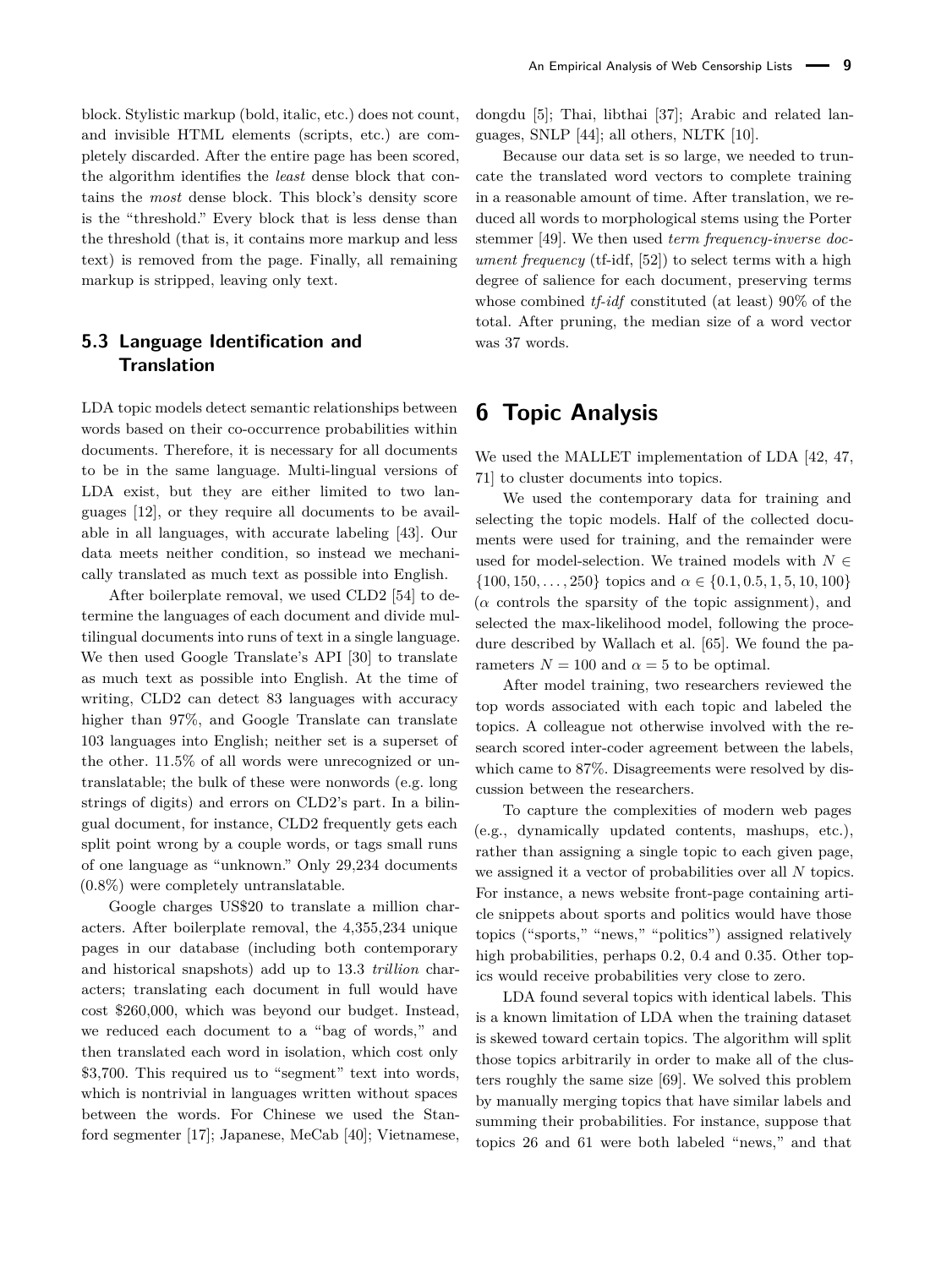<span id="page-9-0"></span>

**Fig. 3.** The life cycles of four hypothetical websites. Tick marks are Wayback Machine snapshots; the vertical bar is our contemporary data capture; blue shaded areas indicate possible censorship events.

a page has probability 0*.*24 for topic 26 and 0*.*56 for topic 61. These topics would be combined into a single "news" topic, and the page's weight for the combined topic would be 0*.*8.

Using this procedure, our initial set of 100 topics was reduced to 64 merged topics, and then further grouped into nine categories. Two artifical topics were added to account for documents that could not be processed by LDA at all. The final set of topics and categories is shown in Table [3](#page-11-0) along with measures of the bias of lists and languages toward each topic. We discuss the topic assignments further in Section [7.](#page-10-0)

### <span id="page-9-2"></span>**6.1 Survival Analysis**

Our data on the life cycle of websites is unavoidably incomplete. Figure [3](#page-9-0) shows four hypothetical cases which illustrate the problem. In no case do we know when a page was created, only when it first came to the attention of the Wayback Machine. If a page survives to the present (A, C), we do not know how much longer it will continue to exist. If it was abandoned (B, D), we only know that this happened within an interval between two observations. If a page appears on a censorship blacklist (C, D), we know when this happened (blue dot) but we can only guess at how long the page was censored (blue shaded area).

*Survival analysis* [\[36\]](#page-16-32) is a set of statistical techniques originally developed for predicting the expected lifespan of patients with terminal illnesses. Because medical studies often suffer from exactly the same kinds of gaps in their data—one doesn't usually know how long a tumor was present before it was diagnosed, for instance survival analysis is prepared to deal with them. However, to use these techniques we must define what it means for a page to "die." Clearly, if the site is shut down or turns into a parked domain, that should qualify. Less obviously, we also count topic change as "death."

<span id="page-9-1"></span>

**Fig. 4.** Comparison of the two approaches to page revival. Shading shows confidence intervals.

This is because, after a censored page has changed topic, it no longer provides the same kind of sensitive material that it used to, so it can no longer be considered "fresh." For example, the blog http://amazighroots. blogspot.com was taken over by spammers in 2014, and its apparent topic changed from "news and politics" to "food." Probing such pages longer reveals whether the censor cares about that kind of sensitive material. It may instead reveal how diligent the censor is about updating their blacklist, but this was not the original goal.

Unlike medical patients, webpages may be "dead" only temporarily, due to server crashes, vandalism, the owners forgetting to renew the domain registration, and so on. Stock survival analysis does not allow for this possibility. To handle it, we calculated every survival curve two ways: first, assuming that revivals never happen (once a site "dies" it is treated as staying that way, even if we have evidence to the contrary) and second, allowing sites to revive even after an arbitrarily long hiatus. The first approach gives an underestimate of survival times, the second, an overestimate. Figure [4](#page-9-1) shows, over all pages we monitored, that on average, the differences between both approaches are relatively small; and that our error ranges are small.

#### **6.2 Detection of Topic Changes**

As discussed in Section [6.1,](#page-9-2) pages can cease to be relevant to a censorship probe list by being taken down entirely, or by changing their topic to the point where they no longer contain sensitive material. Therefore, to evaluate the freshness of a probe list we need to detect topic changes.

Existing algorithms for detecting *any* change in a webpage (e.g. [\[16\]](#page-15-15)) are too sensitive for our purposes. Even looking for changes in the most probable topic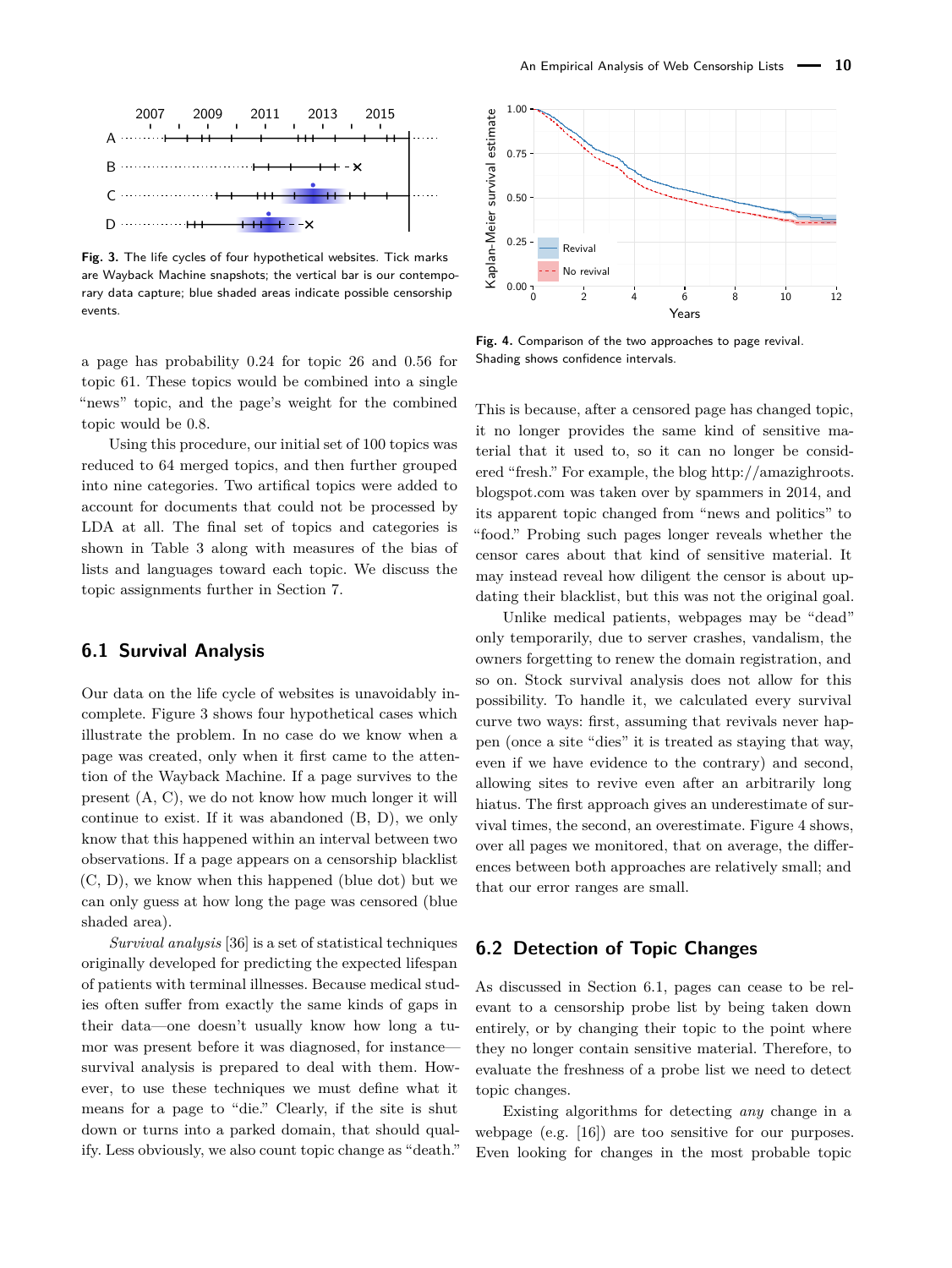chosen by LDA is too sensitive. The most probable topic assigned to the front page of a news website changes several times every day, as new articles appear, but it is still the front page of a news website.

Instead, we compare the entire sets of probable topics that were assigned to a pair of observations. Specifically, if  $T_1$  and  $T_2$  are the topic probability vectors assigned to a pair of observations, let  $S_1 = \{i : T_{1i} \geq p\}$ and  $S_2 = \{i : T_{2i} \geq p\}$ , that is, the respective sets of topic indices for which the assigned probabilities are greater than *p*. Then, the page's topic is judged to have changed if  $|S_1 \cap S_2|$  < m, that is, the intersection of the topic sets is smaller than *m*.

This algorithm has two parameters, *p* and *m*. Its performance is also affected by the LDA sparsity parameter  $\alpha$  and the number of topics *N*. To tune these parameters, we used a manually chosen development set of 30 pairs of observations whose topics were the same, and another set of similar size of observation pairs whose topics were different. We found that for  $p = 0.05$ ,  $m = 1$ ,  $\alpha = 10$ , and  $N = 100$  the algorithm achieved perfect accuracy on the development set. On a second randomly-chosen evaluation set, with 50 pairs of observations whose topics were the same and 50 whose topics were different, the algorithm achieved 97.8% recall and 86% precision.

# <span id="page-10-0"></span>**7 Results**

With every page assigned a topic, we can now look at how topics correlate with the lists the pages came from, and the languages they're written in. With information about when pages went offline or changed their topic, we can also predict the typical lifetime of classes of pages.

### **7.1 Topic Correlations**

To examine the correlation of topics with source lists and languages, we apply  $\chi^2$  tests of independence to the contemporary data set. Overall tests strongly confirm the hypotheses that the distribution of documents over topics is correlated with source list and with language. Coincidentally, both tests have 1365 degrees of freedom. For topic  $\times$  source,  $\chi^2 = 6.45 \times 10^5$  ( $p < 0.001$ ), for topic  $\times$  language,  $\chi^2 = 1.33 \times 10^6$  ( $p < 0.001$ ). We then perform post-hoc  $\chi^2$  tests on each combination of list and topic, or language and topic, using a  $2 \times 2$  contingency table of the form

$$
\frac{w_{gt} = \sum_{u \in g} \mathbf{T}_{ut}}{w_{rt} = \sum_{u \in r} \mathbf{T}_{ut}} \frac{w_{g \to t}}{w_{r \to t}} = |g| - \sum_{u \in g} \mathbf{T}_{ut}} \qquad (1)
$$

where *g* is the selected list or language, *r* is the *reference* list or language (see below), and  $\mathbf{T}_{ut}$  is the probability that page *u* belongs to topic *t*. (Recall from Section [6](#page-8-0) that each page is assigned a probability vector over all topics.) There are a total of 2,904 such combinations. After Bonferroni correction, 585 of the topic-list correlations and 580 of the topic-language correlations are significant at the usual  $\alpha = 0.05$  level.

However, significant correlations might still be too small to be interesting. Rather than show significance by itself, therefore, we compute the *odds ratio* for each significant cell. This statistic can be computed directly from the  $2 \times 2$  contingency table above:

$$
r_{t;g,r} = \frac{w_{gt}/w_{g\to t}}{w_{rt}/w_{r\to t}}\tag{2}
$$

It is one when there is no difference between the source and the reference, greater when the group has more pages on a topic than the reference does, and smaller when it has fewer. In Table [3,](#page-11-0) we show the odds ratio for each significant comparison. Again, this considers contemporary page contents only. Blank cells are nonsignificant. Shades of red indicate that the topic is positively correlated with the list or language, and shades of blue indicate that it is anti-correlated.

In the left half of Table [3,](#page-11-0) we correlate the topics with the source lists, taking Common Crawl as the reference (we believe this to be the most topic-uniform of our lists; but see Appendix [B](#page-18-0) for a counterargument). When two lists have red cells for the same topic, that indicates a commonality between the lists. However, when two lists have blue cells for the same topic, that means only that neither is correlated with that topic, which does not qualify as something they have in common.

We can immediately see the same three clusters of source lists that appeared in Tables [1](#page-4-0) and [2.](#page-4-1) The blacklists have more in common with the potentially-censored lists and the controls, but when it comes to the most politically controversial categories (news, politics, religion, etc.) they tend to be concentrated on one or two specific topics, whereas the potentially-censored lists are spread over many such topics. In some cases it is apparent that a country is censoring news related to *itself*, but not other news. The Syria 2015 list includes a surprisingly large number of software-related sites; spot checking indicates that this is due to indiscriminate blocking of websites with Israeli domain names.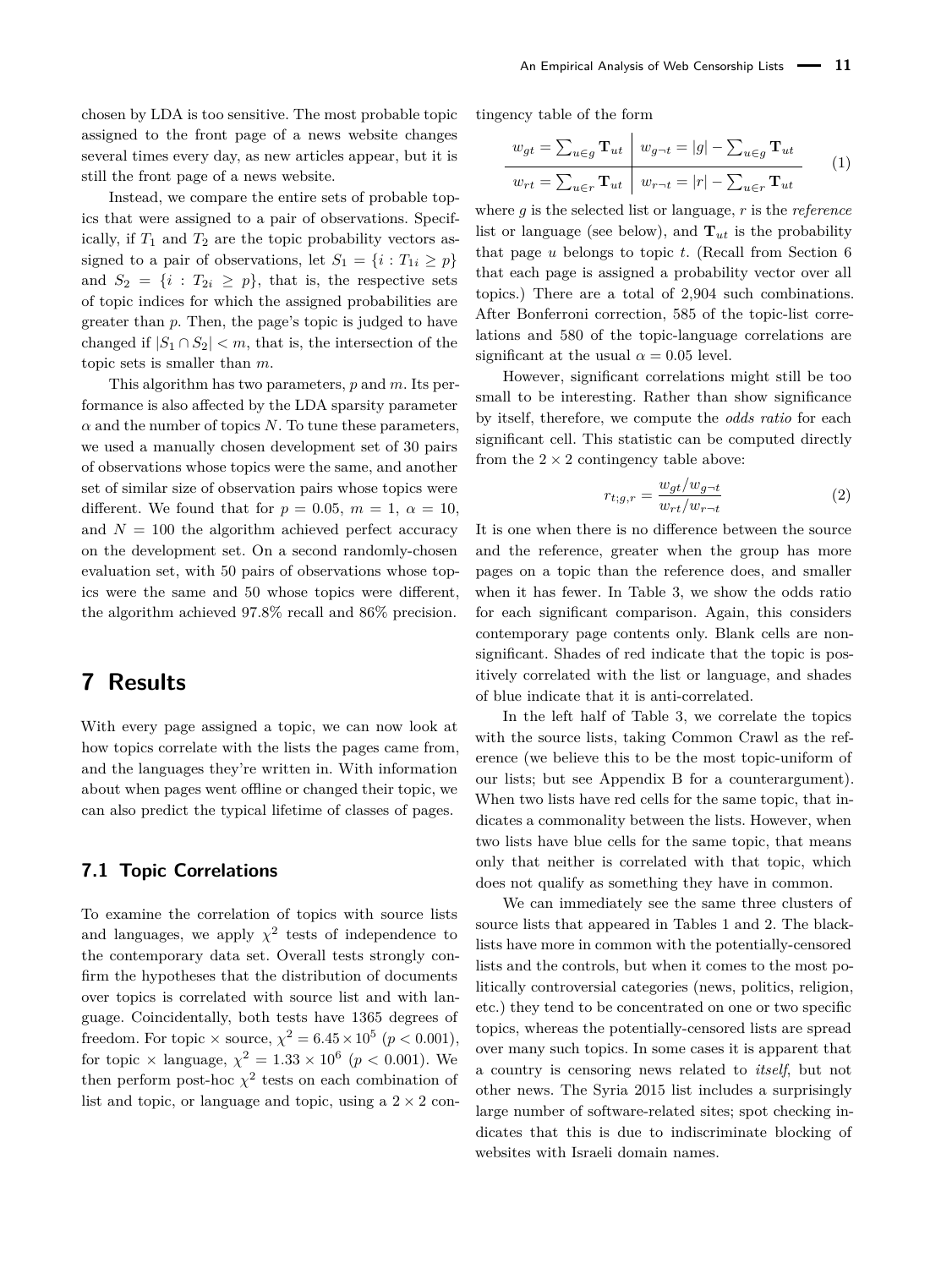<span id="page-11-0"></span>**Table 3.** Correlation of topics with languages and source lists.





 $10^{-2}$   $10^{-1}$   $10^{0}$   $10^{1}$   $10^{2}$   $10^{3}$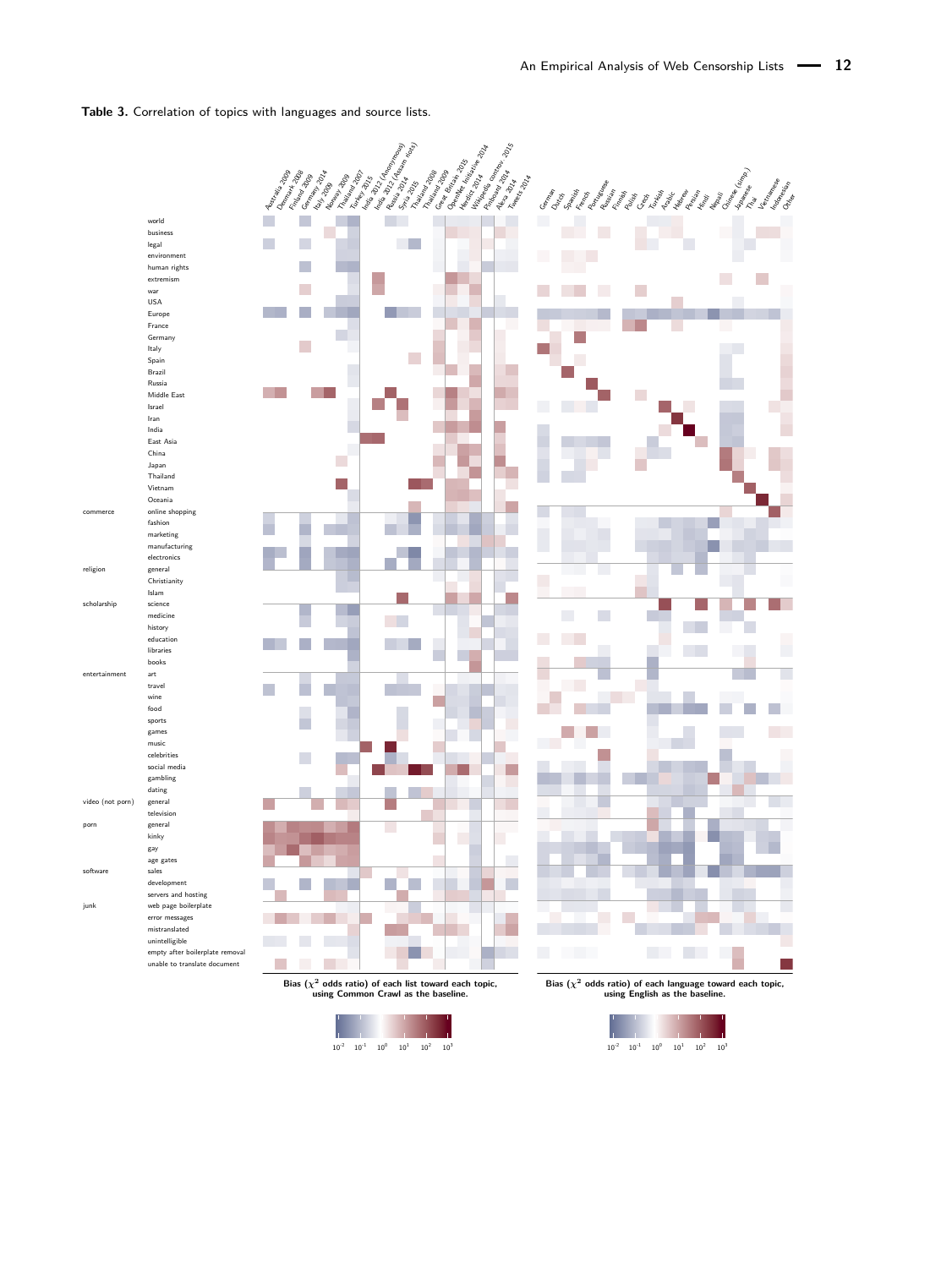The blacklists also devote more attention to specific entertainment topics than the potentially-censored lists do. Social media in particular stands out, consistent with external evidence that this is increasingly seen as a threat by censors [\[23\]](#page-16-33). Blocking access to video-sharing and other entertainment sites may also be meant to suppress copyright infringement and/or support local businesses over global incumbents [\[38\]](#page-16-13).

Pornographic topics are concentrated in the pinklists and underrepresented elsewhere. All of the pinklists have some non-pornographic pages. Some of these can be explained by poor classification of image-heavy pages, and by debatable classification of, for instance, "mail-order bride" sites. However, we do see a genuine case of political censorship under cover of porn filtering: many of the pages on the Thailand 2007 list that were filed under Japan, Vietnam, or social media are discussing Southeast Asian regional politics. This was known from previous case studies of Thailand [\[62\]](#page-17-22) and is exactly the phenomenon we designed our system to detect.

The negative control (Pinboard) is almost perfectly anticorrelated with the blacklists and pinklists. There is some overlap on software topics. This is largely due to the negative control being strongly biased toward those topics, so any software topics at all in any of the blacklists will show as overlap. Also, software-industryfocused news sites tend to be hostile to attempts to censor the Internet.

The other controls have more in common with Common Crawl than with the blacklists or pinklists. They also have more in common with the "probably censored" lists than the blacklists or pinklists; here we see that popular pages are more likely to get cited on Wikipedia or have someone bother to report an outage to Herdict. The over-weighting of some regional news topics in this group of lists may also indicate biases in Common Crawl (see Appendix [B\)](#page-18-0).

In the right half of Table [3,](#page-11-0) we correlate topics with the 21 most commonly used languages in our data set (and with "other languages"), taking English (which is far and away the most common) as the reference. The same caution about paired red versus blue cells applies.

News topics for specific countries are very strongly correlated with the languages spoken in those countries, and Islam correlates with languages spoken in countries where it is the most or second-most common religion. Many of the more "commercial" topics are dominated by English; this may be an artifact of data collection from the USA, since commercial sites often change their language depending on the apparent location of the client.

The "junk" topics at the bottom of the table collect various documents that we could not interpret meaningfully. Despite our efforts to weed them out early, some error messages (perhaps served with the wrong HTTP response code, so the crawler does not detect an unsuccessful page load) and webpage boilerplate creep through. Mistranslated, unintelligible, and empty documents are self-explanatory. Finally, documents that we were unable to translate are in languages that Google Translate does not support, or (in the case of Japanese) suffered from a character encoding problem that made them *appear* untranslatable to the automation. The high concentration of error messages on the pinklists probably reflects the short lifetime of pages on these lists (see Section [7.2](#page-12-0) for more on this); the untranslatable documents on the pinklists may be an artifact of porn sites carrying far more imagery than text; the mistranslations on the blacklists probably indicate weak support for colloquial Russian and Arabic in particular.

### <span id="page-12-0"></span>**7.2 Survival Analysis**

We modeled page survival curves using Kaplan-Meier estimators  $[36]$  with right-censoring<sup>[1](#page-12-1)</sup> and delayed entry. When death events were only known to have occurred within some interval, we substituted the midpoint of the interval. We compared survival curves using log-normal tests and Cox proportional hazard models.

As mentioned in Section [4.2,](#page-5-2) the limited data we have from the Wayback Machine is insufficient to compute Kaplan-Meier curves for each topic, or each source list. Only 55.8% of the URLs have any historical data at all, and the median number of historical snapshots per URL is only 3, with large gaps between observations. We do have enough data to compute K-M curves for each group of source lists (Figure [6\)](#page-13-0) and each category of topics (Figure [7\)](#page-13-1). These larger-scale clusters correspond to the horizontal and vertical divisions of the left half of Table [3,](#page-11-0) plus an extra topic category just for HTTP errors. It should be said, however, that the large gaps mean that all these curves probably overestimate survival times.

From these curves, we can see that pages hosting sensitive material (pinklist, blacklist, and probably censored; porn, software, entertainment, video, news) are significantly shorter-lived than less sensitive webpages, with the pinklist pages faring worst. (The especially

<span id="page-12-1"></span>**<sup>1</sup>** Survival analysis jargon uses the word "censored" to describe a particular kind of missing data.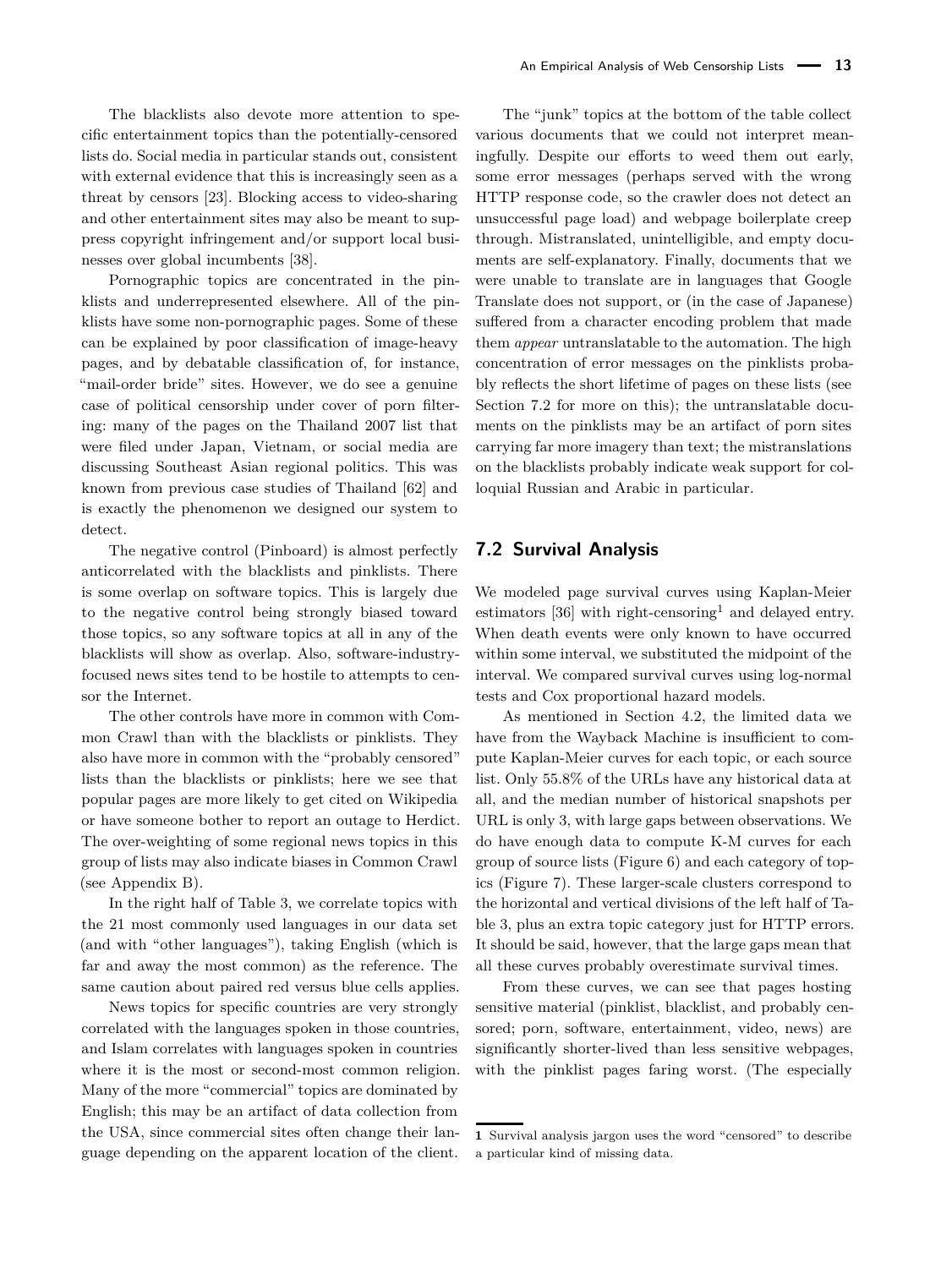<span id="page-13-2"></span>

**Fig. 5.** How likely pages are to be taken down compared to Common Crawl pages. Error bars show 95% confidence intervals.

<span id="page-13-0"></span>

**Fig. 6.** Kaplan-Meier curves for different lists (best viewed in color).

short lifetime of the "error" category reflects that once pages start turning into error messages, the entire site is likely to go away.) This in itself demonstrates the need for frequent updates to probe lists.

To reveal how lists and topics interact in determining page lifetime, we use a two-variable Cox proportional hazard model:

$$
h_i(t) = h_0(t)e^{\beta_1 L_i + \beta_2 T_i}
$$
 (3)

where  $L_i$  is the type of page (blacklisted, etc),  $T_i$  is the topic category,  $h_0$ ,  $\beta_1$ , and  $\beta_2$  regression coefficients, and  $h_i$  the hazard rate at time *t*. Using this model, Figure [5](#page-13-2) compares the odds of death of each type and category

<span id="page-13-1"></span>

**Fig. 7.** Kaplan-Meier curves for different categories of topic (best viewed in color).

of page with those in the Common Crawl list. Each panel of this figure compares a group of source lists to Common Crawl; within each panel, there is a letter indicating the odds ratio, with 95% confidence interval, for each group of topics. Larger numbers on the y-axis indicate greater chances of a page being removed from the net. When the confidence interval is large, this means either that we have very little data (for instance, the "not censored" list group has fewer than 10 sites in the "religion" and "porn" categories) or that the lifetimes of pages in some category vary widely (for instance, "popular/entertainment").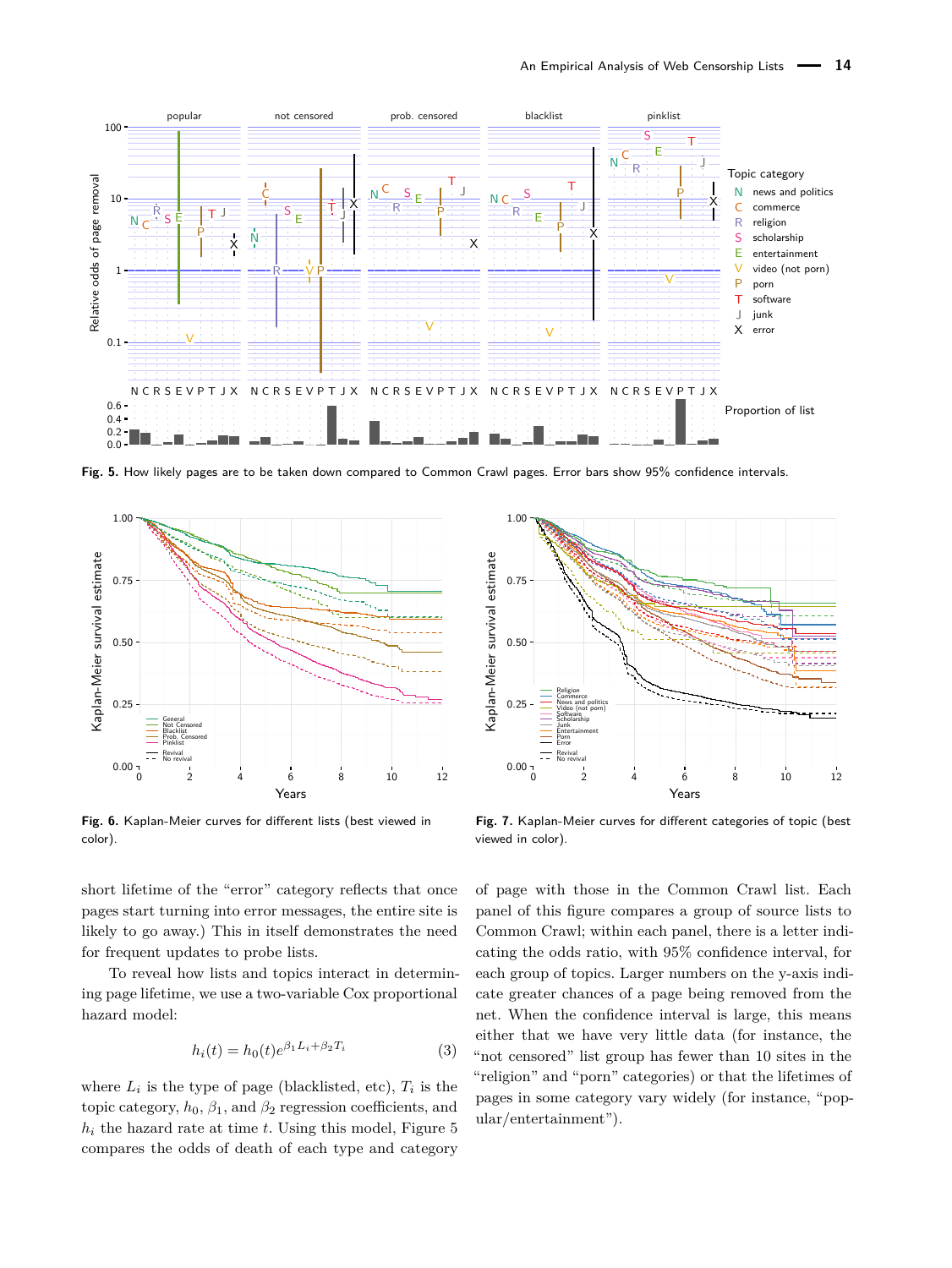This analysis confirms that, regardless of their topic, pages listed on the pinklists are more likely to be removed than pages on any other set of lists. Popular pages are somewhat less likely to be removed, but not as much as one would expect; this is probably because these lists include a fair number of sites that were only popular for the proverbial fifteen minutes. Curiously, nonpornographic video is *less* likely to be taken down than anything else; this may reflect the durability of videosharing sites, which have to make a substantial infrastructure investment just to get started.

Another curious result is that, while pinklisted porn has a very short lifetime  $(\beta_1 = 0.715, p < 0.01)$ , porn in general has a *longer* lifetime than the average ( $\beta_2$ ) −0*.*123, *p <* 0*.*01) (page revival allowed in both cases). This may reflect a fundamental dichotomy within the category. Legal pornography (in the USA) is a large and well-funded industry, capable of maintaining stable websites for years on end. However, there is also a substantial gray market, consisting of many small-time operations looking to make money fast and not so much concerned with law or ethics. These sites turn over very quickly indeed, and are perhaps also more likely to come to the negative attention of a censorship bureau.

# <span id="page-14-0"></span>**8 Conclusions**

We performed a large-scale study of 758,191 unique URLs drawn from 22 sources, developing for the purpose a system that can automatically retrieve and analyze this volume of text. We compared lists of pages reported to be censored with multiple control lists. We found that these lists are not easily compared directly, but patterns emerge when the pages are downloaded and analyzed for their topics. Cross-country patterns of censorship are readily detectable by comparing topics; pornography features prominently, but so do social media, music (copyright infringement?), and regional news. Survival analysis of web pages within each topic and each source provides convincing evidence that potentially controversial pages tend to have shorter lifetimes than less sensitive pages. The topic of a page is a significant predictor of its lifespan, and appearing on certain types of lists is also an effective predictor, even when controlling for topic.

#### **8.1 Building Better Probe Lists**

From our measurements, a number of guidelines emerge on how to build better probe lists for automated, atscale measurement of Internet censorship. To achieve both depth and breadth of coverage, one should start with a topic balance across webpages of interest that is consistent with the web at large. If a censor is known to object to specific topics, these topics may deserve to be weighted more heavily; however, the odds of noticing censorship are proportional to the size of the *intersection* of the probe list with the blacklist. Thus, when a censor attempts to block a given topic comprehensively, probe lists need not weight that topic heavily.

Most of the blacklists are heavily weighted toward topics relevant to the countries they came from. This is a point in favor of ONI's split list design, with one set of URLs to test everywhere and then additional sets to test in each country. However, the rapid decay of controversial pages demonstrates that it is imperative to update probe lists frequently.

Our crawler and topic analyzer could serve as the basis for a system that continually generates and refines probe lists with minimal human effort. The topic model can be used to select keywords to use in searching the web for newly created pages on each topic, thus ensuring freshness and depth, while reducing manual effort. It could also, be applied to identify keywords that fill gaps in the topic space, thus improving breadth as well. Finally, by comparing the topic coverage of a list to a sample of the Web at large, situations where a list has too much coverage of some topic or topics can be identified, improving efficiency.

### **8.2 Modeling Refinements**

This study demonstrates the power of natural language processing to reason about the contents of collected webpages, even using crude approximations such as bag-ofwords document representations and dictionary-lookup translation. However, context-aware translation would almost certainly improve our classification, considering that people often use metaphors and ellipses to get around keyword blacklists [\[19\]](#page-16-4). We can also refine our topic model by using information which is already collected but not analyzed, such as words found in the URL of the site and in its outbound links. And the "web page boilerplate" and "error message" topics demonstrate that our various preprocessing heuristics could still be improved.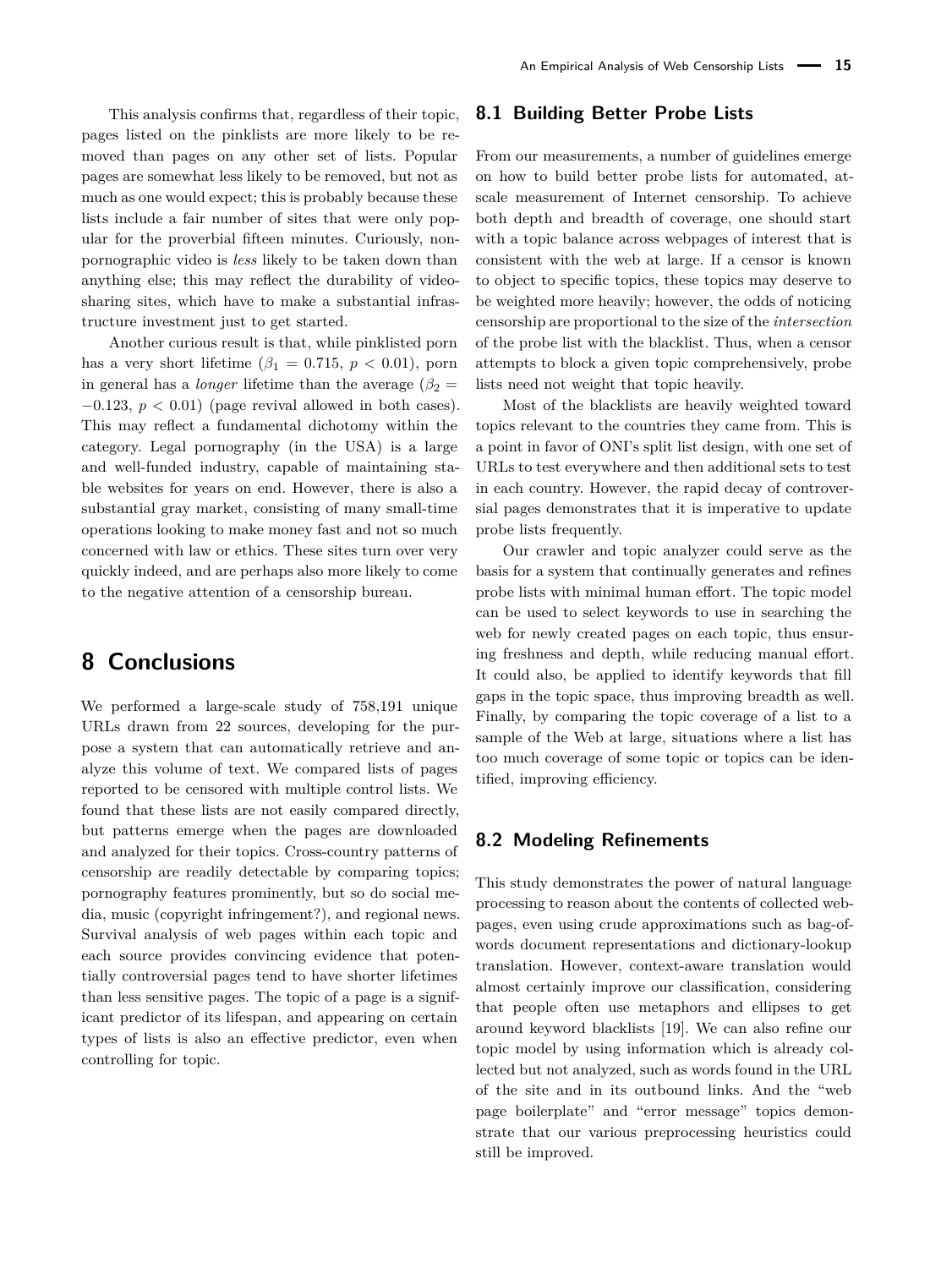The large number of languages present in our data set poses unique challenges. 11.5% of all the words were either unrecognized by CLD2, untranslatable by Google, or both. This is a larger fraction of the data set than any single language other than English. Some of it is nonwords (e.g. strings of symbols and numbers) but, obviously, more comprehensive language resources would be better. In addition, segmentation tools are not available for all of the languages that are written without spaces between the words. In our data set, the most prominent lacuna is Tibetan.

If the legal obstacles can be resolved, augmenting the topic model with information from images might be an interesting experiment. The state of the art in machine classification of images is well behind that for text, but is advancing rapidly. We suspect that many of the presently unclassifiable pages, especially those where no text survives boilerplate removal, are image-centric.

Finally, our statistical analysis of topic correlation with sources relies on the assumption that Common Crawl is topic-neutral. Unfortunately, Common Crawl is more strongly biased toward English than most of our other sources (see Appendix [B\)](#page-18-0) so this assumption is suspect. Alternatives exist, but they have their own deficiencies. For example, one can uniformly sample hostnames from the top-level DNS zones, but this only discovers website front pages. Developing a better "uniform" sample of the Web may well be a project in itself.

# **9 Acknowledgments**

This research was partially supported by the National Science Foundation (under awards CCF-0424422 and CNS-1223762); and by the Department of Homeland Security Science and Technology Directorate, Cyber Security Division (DHS S&T/CSD), the Government of Australia and SPAWAR Systems Center Pacific (through BAA-11.02, contract number N66001-13-C-0131). This paper represents the position of the authors and not that of the aforementioned agencies.

We thank Luís Brandão, Pamela Griffith, Ariya Hidayat, Aya Kunimoto, Karen Lindenfelser, Srujana Peddada, Riana Pfefferkorn, and Kyle Soska for technical and editorial assistance in the preparation of this paper.

### **References**

- <span id="page-15-0"></span>[1] Nicholas Aase, Jedidiah R. Crandall, Álvaro Díaz, Jeffrey Knockel, Jorge Ocaña Molinero, Jared Saia, Dan Wallach, and Tao Zhu. ["Whiskey, Weed, and Wukan on the World](https://www.usenix.org/system/files/conference/foci12/foci12-final17.pdf) [Wide Web: On Measuring Censors' Resources and Moti](https://www.usenix.org/system/files/conference/foci12/foci12-final17.pdf)[vations.](https://www.usenix.org/system/files/conference/foci12/foci12-final17.pdf)" *Free and Open Communications on the Internet*. 2012.
- <span id="page-15-8"></span>[2] Sarker Tanzir Ahmed, Clint Sparkman, Hsin-Tsang Lee, and Dmitri Loguinov. ["Around the Web in Six Weeks:](http://irl.cse.tamu.edu/people/tanzir/papers/infocom2015a.pdf) [Documenting a Large-Scale Crawl.](http://irl.cse.tamu.edu/people/tanzir/papers/infocom2015a.pdf)" *INFOCOM*. IEEE. 2015, pp. 1598–1606.
- <span id="page-15-5"></span>[3] Collin Anderson, Philipp Winter, and Roya. ["Global Net](https://www.usenix.org/system/files/conference/foci14/foci14-anderson.pdf)[work Interference Detection over the RIPE Atlas Network."](https://www.usenix.org/system/files/conference/foci14/foci14-anderson.pdf) *Free and Open Communications on the Internet*. USENIX. 2014.
- <span id="page-15-3"></span>[4] Daniel Anderson. ["Splinternet Behind the Great Firewall](http://queue.acm.org/detail.cfm?id=2405036) [of China."](http://queue.acm.org/detail.cfm?id=2405036) *ACM Queue* 10.11 (2012).
- <span id="page-15-13"></span>[5] Luu Tuan Anh and Kazuhide Yamamoto. *[DongDu — Viet](http://eng.jnlp.org/dongdu)[namese Word Segmenter](http://eng.jnlp.org/dongdu)*. Software library. 2012.
- <span id="page-15-4"></span>[6] Simurgh Aryan, Homa Aryan, and J. Alex Halderman. ["Internet Censorship in Iran: A First Look."](https://www.usenix.org/system/files/conference/foci13/foci13-aryan.pdf) *Free and Open Communications on the Internet*. 2013.
- <span id="page-15-10"></span>[7] Ziv Bar-Yossef and Sridhar Rajagopalan. ["Template Detec](http://dx.doi.org/10.1145/511446.511522)[tion via Data Mining and Its Applications.](http://dx.doi.org/10.1145/511446.511522)" *World Wide Web*. ACM, 2002, pp. 580–591.
- <span id="page-15-1"></span>[8] Berkman Center for Internet and Society. *[Herdict: help](https://www.herdict.org/) [spot web blockages](https://www.herdict.org/)*. Web site.
- <span id="page-15-7"></span>[9] Chris Biemann, Felix Bildhauer, Stefan Evert, Dirk Goldhahn, Uwe Quasthoff, Roland Schäfer, Johannes Simon, Leonard Swiezinski, and Torsten Zesch. ["Scalable Construc](http://www.jlcl.org/2013_Heft2/2Biemann.pdf)[tion of High-Quality Web Corpora.](http://www.jlcl.org/2013_Heft2/2Biemann.pdf)" *Journal for Language Technology and Computational Linguistics* 28.2 (2013), pp. 23–59.
- <span id="page-15-14"></span>[10] Steven Bird, Edward Loper, and Ewan Klein. *[Natural](http://www.nltk.org/) [Language Processing with Python](http://www.nltk.org/)*. O'Reilly Media Inc., 2009.
- <span id="page-15-9"></span>[11] David M. Blei, Andrew Y. Ng, and Michael I. Jordan. ["Latent Dirichlet Allocation."](http://www.jmlr.org/papers/v3/blei03a.html) *Journal of Machine Learning Research* 3 (2003), pp. 993–1022.
- <span id="page-15-11"></span>[12] Jordan L. Boyd-Graber and David M. Blei. ["Multilingual](http://uai.sis.pitt.edu/displayArticleDetails.jsp?mmnu=1&smnu=2&article_id=1644&proceeding_id=25) [Topic Models for Unaligned Text.](http://uai.sis.pitt.edu/displayArticleDetails.jsp?mmnu=1&smnu=2&article_id=1644&proceeding_id=25)" *Uncertainty in Artificial Intelligence*. Ed. by Jeff A. Bilmes and Andrew Y. Ng. AUAI Press, 2009, pp. 75–82.
- <span id="page-15-16"></span>[13] Leo Breiman. ["Random Forests.](http://dx.doi.org/10.1023/A:1010933404324)" *Machine Learning* 45.1 (2001), pp. 5–32.
- <span id="page-15-6"></span>[14] Sam Burnett and Nick Feamster. ["Encore: Lightweight](http://conferences.sigcomm.org/sigcomm/2015/pdf/papers/p653.pdf) [Measurement of Web Censorship with Cross-Origin Re](http://conferences.sigcomm.org/sigcomm/2015/pdf/papers/p653.pdf)[quests."](http://conferences.sigcomm.org/sigcomm/2015/pdf/papers/p653.pdf) *SIGCOMM*. ACM. 2015.
- <span id="page-15-2"></span>[15] Abdelberi Chaabane, Terence Chen, Mathieu Cunche, Emiliano De Cristofaro, Arik Friedman, and Mohamed Ali Kaafar. ["Censorship in the Wild: Analyzing Internet Fil](http://conferences2.sigcomm.org/imc/2014/papers/p285.pdf)[tering in Syria.](http://conferences2.sigcomm.org/imc/2014/papers/p285.pdf)" *Internet Measurement Conference*. 2014.
- <span id="page-15-15"></span>[16] Sharma Chakravarthy and Subramanian C Hari Hara. ["Au](http://dx.doi.org/10.1109/DEXA.2006.34)[tomating change detection and notification of Web pages."](http://dx.doi.org/10.1109/DEXA.2006.34) *Database and Expert Systems Applications*. IEEE. 2006, pp. 465–469.
- <span id="page-15-12"></span>[17] Pi-Chuan Chang, Michel Galley, and Christopher D Manning. ["Optimizing Chinese word segmentation for machine](http://statmt.org/wmt08/pdf/WMT36.pdf)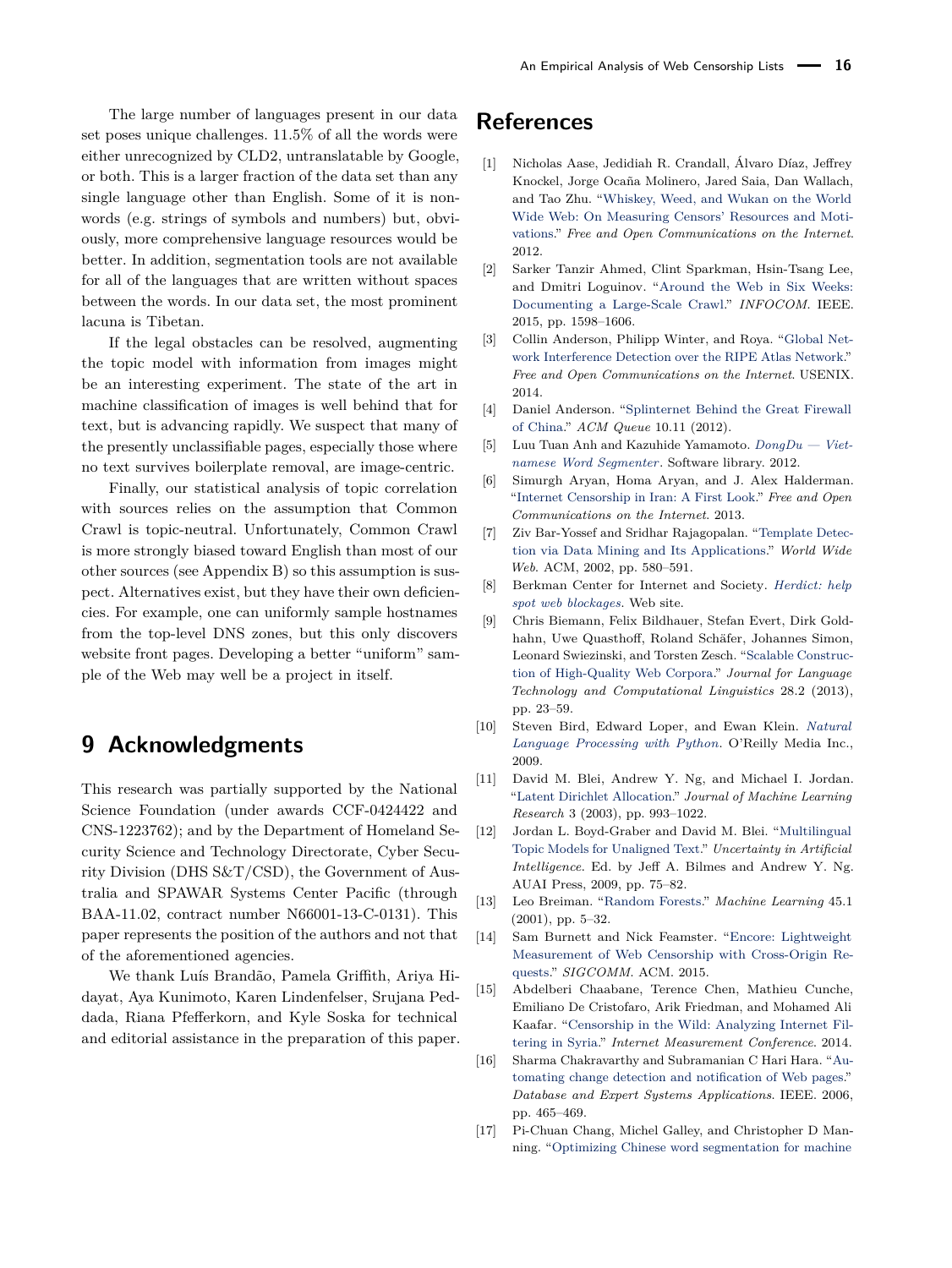[translation performance."](http://statmt.org/wmt08/pdf/WMT36.pdf) *Statistical Machine Translation*. Association for Computational Linguistics. 2008, pp. 224– 232.

- <span id="page-16-7"></span>[18] Richard Clayton, Steven J. Murdoch, and Robert N. M. Watson. ["Ignoring the Great Firewall of China.](http://freehaven.net/anonbib/cache/clayton:pet2006.pdf)" *Privacy Enhancing Technologies*. 2006, pp. 20–35.
- <span id="page-16-4"></span>[19] Jedidiah R. Crandall, Daniel Zinn, Michael Byrd, Earl Barr, and Rich East. ["ConceptDoppler: A Weather Tracker](http://www.cs.unm.edu/~crandall/concept_doppler_ccs07.pdf) [for Internet Censorship."](http://www.cs.unm.edu/~crandall/concept_doppler_ccs07.pdf) *Computer and Communications Security*. ACM. 2007.
- <span id="page-16-11"></span>[20] Jakub Dalek, Bennett Haselton, Helmi Noman, Adam Senft, Masashi Crete-Nishihata, Phillipa Gill, and Ronald J. Deibert. ["A Method for Identifying and Confirming the](http://www3.cs.stonybrook.edu/~phillipa/papers/imc112s-dalek.pdf) [Use of URL Filtering Products for Censorship."](http://www3.cs.stonybrook.edu/~phillipa/papers/imc112s-dalek.pdf) *Internet Measurement Conference*. ACM. 2013, pp. 23–30.
- <span id="page-16-1"></span>[21] Ronald Deibert, John Palfrey, Rafal Rohozinski, and Jonathan Zittrain, eds. *[Access Denied: The Practice and](http://access.opennet.net/denied/) [Policy of Global Internet Filtering](http://access.opennet.net/denied/)*. ONI Access 1. MIT Press, 2008.
- <span id="page-16-10"></span>[22] Ronald Deibert, John Palfrey, Rafal Rohozinski, and Jonathan Zittrain, eds. *[Access Controlled: The Shaping](http://access.opennet.net/controlled/) [of Power, Rights, and Rule in Cyberspace](http://access.opennet.net/controlled/)*. ONI Access 2. MIT Press, 2010.
- <span id="page-16-33"></span>[23] Ronald Deibert, John Palfrey, Rafal Rohozinski, and Jonathan Zittrain, eds. *[Access Contested: Security, Iden](http://access.opennet.net/controlled/)[tity, and Resistance in Asian Cyberspace](http://access.opennet.net/controlled/)*. ONI Access 3. MIT Press, 2011.
- <span id="page-16-14"></span>[24] Marcel Dischinger, Massimiliano Marcon, Saikat Guha, Krishna P. Gummadi, Ratul Mahajan, and Stefan Saroiu. ["Glasnost: Enabling End Users to Detect Traffic Differen](https://www.usenix.org/legacy/events/nsdi10/tech/full_papers/dischinger.pdf)[tiation."](https://www.usenix.org/legacy/events/nsdi10/tech/full_papers/dischinger.pdf) *Networked Systems Design and Implementation*. USENIX. 2010.
- <span id="page-16-22"></span>[25] Stefan Evert. ["A lightweight and efficient tool for clean](http://www.lrec-conf.org/proceedings/lrec2008/summaries/885.html)[ing Web pages.](http://www.lrec-conf.org/proceedings/lrec2008/summaries/885.html)" *International Conference on Language Resources and Evaluation*. European Language Resources Association (ELRA), 2008.
- <span id="page-16-15"></span>[26] Arturo Filastò and Jacob Appelbaum. ["OONI: Open Ob](https://www.usenix.org/conference/foci12/workshop-program/presentation/filast%5C%C3%5C%B2)[servatory of Network Interference.](https://www.usenix.org/conference/foci12/workshop-program/presentation/filast%5C%C3%5C%B2)" *Free and Open Communications on the Internet*. USENIX. 2012.
- <span id="page-16-17"></span>[27] The Common Crawl Foundation. *[Common Crawl](http://commoncrawl.org)*. Web site.
- <span id="page-16-0"></span>[28] Sean Gallagher. ["Big Brother on a budget: How Internet](http://arstechnica.com/information-technology/2012/09/big-brother-meets-big-data-the-next-wave-in-net-surveillance-tech/) [surveillance got so cheap."](http://arstechnica.com/information-technology/2012/09/big-brother-meets-big-data-the-next-wave-in-net-surveillance-tech/) *Ars Technica* (2012).
- <span id="page-16-2"></span>[29] Phillipa Gill, Masashi Crete-Nishihata, Jakub Dalek, Sharon Goldberg, Adam Senft, and Greg Wiseman. ["Char](http://spin2013.cs.sunysb.edu/~phillipa/papers/TWeb.pdf)[acterizing Web Censorship Worldwide: Another Look at](http://spin2013.cs.sunysb.edu/~phillipa/papers/TWeb.pdf) [the OpenNet Initiative Data.](http://spin2013.cs.sunysb.edu/~phillipa/papers/TWeb.pdf)" *ACM Transactions on the Web* 9.1 (2015).
- <span id="page-16-25"></span>[30] Google Inc. *[Translate API](https://cloud.google.com/translate/)*. Web service.
- <span id="page-16-20"></span>[31] Joseph C. Gratz, Marvin Ammori, and Lavon Ammori. "Brief of *amici curiae* [Automattic Inc.; Google Inc.; Twitter](https://www.eff.org/files/2013/12/17/048_automattic_google_twitter_tumblr_amicus_brief_12.13.13.pdf) [Inc.; and Tumblr, Inc.](https://www.eff.org/files/2013/12/17/048_automattic_google_twitter_tumblr_amicus_brief_12.13.13.pdf)" *Lenz v. Universal Music*. 801 F.3d 1126. 2015.
- <span id="page-16-16"></span>[32] Joseph Henrich, Steven J. Heine, and Ara Norenzayan. ["The weirdest people in the world?"](http://www2.psych.ubc.ca/~anlab/Manuscripts/Weird_People_BBS_Henrichetal_FullPackage.pdf) *Behavioral and Brain Sciences* 33 (2-3 June 2010), pp. 61–83.
- <span id="page-16-18"></span>[33] Ariya Hidayat et al. *[PhantomJS](http://phantomjs.org/)*. Software application.
- <span id="page-16-19"></span>[34] Internet Archive. *[Wayback Machine](https://archive.org/web/web.php)*. Web service.
- <span id="page-16-12"></span>[35] Ben Jones, Tzu-Wen Lee, Nick Feamster, and Phillipa Gill. ["Automated Detection and Fingerprinting of Censorship](http://conferences2.sigcomm.org/imc/2014/papers/p299.pdf) [Block Pages."](http://conferences2.sigcomm.org/imc/2014/papers/p299.pdf) *Internet Measurement Conference*. 2014.
- <span id="page-16-32"></span>[36] E. Kaplan and P. Meier. ["Nonparametric estimation from](https://www.jstor.org/stable/2281868) [incomplete observations.](https://www.jstor.org/stable/2281868)" *Journal of the American Statistical Association* 53 (1958), pp. 457–481.
- <span id="page-16-27"></span>[37] Theppitak Karoonboonyanan, Pattara Kiatisevi, Vuthichai Ampornaramveth, Poonlap Veerathanabutr, and Chanop Silpa-Anan. *[LibThai](http://linux.thai.net/projects/libthai)*. Software library. 2001–2013.
- <span id="page-16-13"></span>[38] Sheharbano Khattak, Mobin Javed, Syed Ali Khayam, Zartash Afzal Uzmi, and Vern Paxson. ["A Look at the Con](http://conferences2.sigcomm.org/imc/2014/papers/p271.pdf)[sequences of Internet Censorship Through an ISP Lens."](http://conferences2.sigcomm.org/imc/2014/papers/p271.pdf) *Internet Measurement Conference*. 2014.
- <span id="page-16-3"></span>[39] Jeffrey Knockel, Jedidiah R Crandall, and Jared Saia. ["Three Researchers, Five Conjectures: An Empirical Analy](http://static.usenix.org/events/foci11/tech/final_files/Knockel.pdf)[sis of TOM-Skype Censorship and Surveillance."](http://static.usenix.org/events/foci11/tech/final_files/Knockel.pdf) *Free and Open Communications on the Internet*. USENIX. 2011.
- <span id="page-16-26"></span>[40] Taku Kudo, Kaoru Yamamoto, and Yuji Matsumoto. ["Ap](http://chasen.org/~taku/publications/emnlp2004-2.pdf)[plying Conditional Random Fields to Japanese Morpho](http://chasen.org/~taku/publications/emnlp2004-2.pdf)[logical Analysis."](http://chasen.org/~taku/publications/emnlp2004-2.pdf) *Empirical Methods in Natural Language Processing*. ACL, 2004, pp. 230–237.
- <span id="page-16-23"></span>[41] Shuang Lin, Jie Chen, and Zhendong Niu. ["Combining](http://dx.doi.org/10.1109/TST.2012.6216755) [a Segmentation-Like Approach and a Density-Based Ap](http://dx.doi.org/10.1109/TST.2012.6216755)[proach in Content Extraction.](http://dx.doi.org/10.1109/TST.2012.6216755)" *Tsinghua Science and Technology* 17.3 (2012), pp. 256–264.
- <span id="page-16-30"></span>[42] Andrew K McCallum. *[{MALLET: A Machine Learning](http://mallet.cs.umass.edu/) [for Language Toolkit}](http://mallet.cs.umass.edu/)*. Software library. 2002.
- <span id="page-16-24"></span>[43] David M. Mimno, Hanna M. Wallach, Jason Naradowsky, David A. Smith, and Andrew McCallum. ["Polylingual](http://www.aclweb.org/anthology/D09-1092) [Topic Models.](http://www.aclweb.org/anthology/D09-1092)" *Empirical Methods in Natural Language Processing*. ACL, 2009, pp. 880–889.
- <span id="page-16-28"></span>[44] Will Monroe, Spence Green, and Christopher D. Manning. ["Word segmentation of informal Arabic with domain](http://nlp.stanford.edu/pubs/monroe-green-manning-acls2014.pdf) [adaptation."](http://nlp.stanford.edu/pubs/monroe-green-manning-acls2014.pdf) *ACL Short Papers* (2014).
- <span id="page-16-5"></span>[45] Zubair Nabi. ["The Anatomy of Web Censorship in Pak](https://www.usenix.org/conference/foci13/workshop-program/presentation/nabi)[istan.](https://www.usenix.org/conference/foci13/workshop-program/presentation/nabi)" *Free and Open Communications on the Internet*. USENIX. 2013.
- <span id="page-16-9"></span>[46] Zubair Nabi. ["Censorship is Futile."](http://firstmonday.org/ojs/index.php/fm/article/view/5525/4155) *First Monday* 19.11  $(2014)$ .
- <span id="page-16-31"></span>[47] David Newman, Arthur U. Asuncion, Padhraic Smyth, and Max Welling. ["Distributed Algorithms for Topic Models."](http://doi.acm.org/10.1145/1577069.1755845) *Journal of Machine Learning Research* 10 (2009), pp. 1801– 1828.
- <span id="page-16-8"></span>[48] Jong Chun Park and Jedidiah R. Crandall. ["Empirical](http://iar.cs.unm.edu/~crandall/icdcs2010.pdf) [study of a national-scale distributed intrusion detection sys](http://iar.cs.unm.edu/~crandall/icdcs2010.pdf)[tem: Backbone-level filtering of HTML responses in China."](http://iar.cs.unm.edu/~crandall/icdcs2010.pdf) *Distributed Computing Systems*. IEEE. 2010, pp. 315–326.
- <span id="page-16-29"></span>[49] M. F. Porter. ["An Algorithm for Suffix Stripping."](http://dl.acm.org/citation.cfm?id=275537.275705) *Readings in Information Retrieval*. Ed. by Karen Sparck Jones and Peter Willett. San Francisco: Morgan Kaufmann, 1997, pp. 313–316.
- <span id="page-16-21"></span>[50] *[Readability: Read Comfortably—Anytime, Anywhere](https://readability.com/about)*. Web site.
- <span id="page-16-6"></span>[51] Caroline R. Richardson, Paul J. Resnick, Derek L. Hansen, Holly A. Derry, and Victoria J. Rideout. ["Does](http://dx.doi.org/10.1001/jama.288.22.2887) [Pornography-Blocking Software Block Access to Health In](http://dx.doi.org/10.1001/jama.288.22.2887)[formation on the Internet?"](http://dx.doi.org/10.1001/jama.288.22.2887) *The Journal of the American Medical Association* 288.22 (2002), pp. 2887–2894.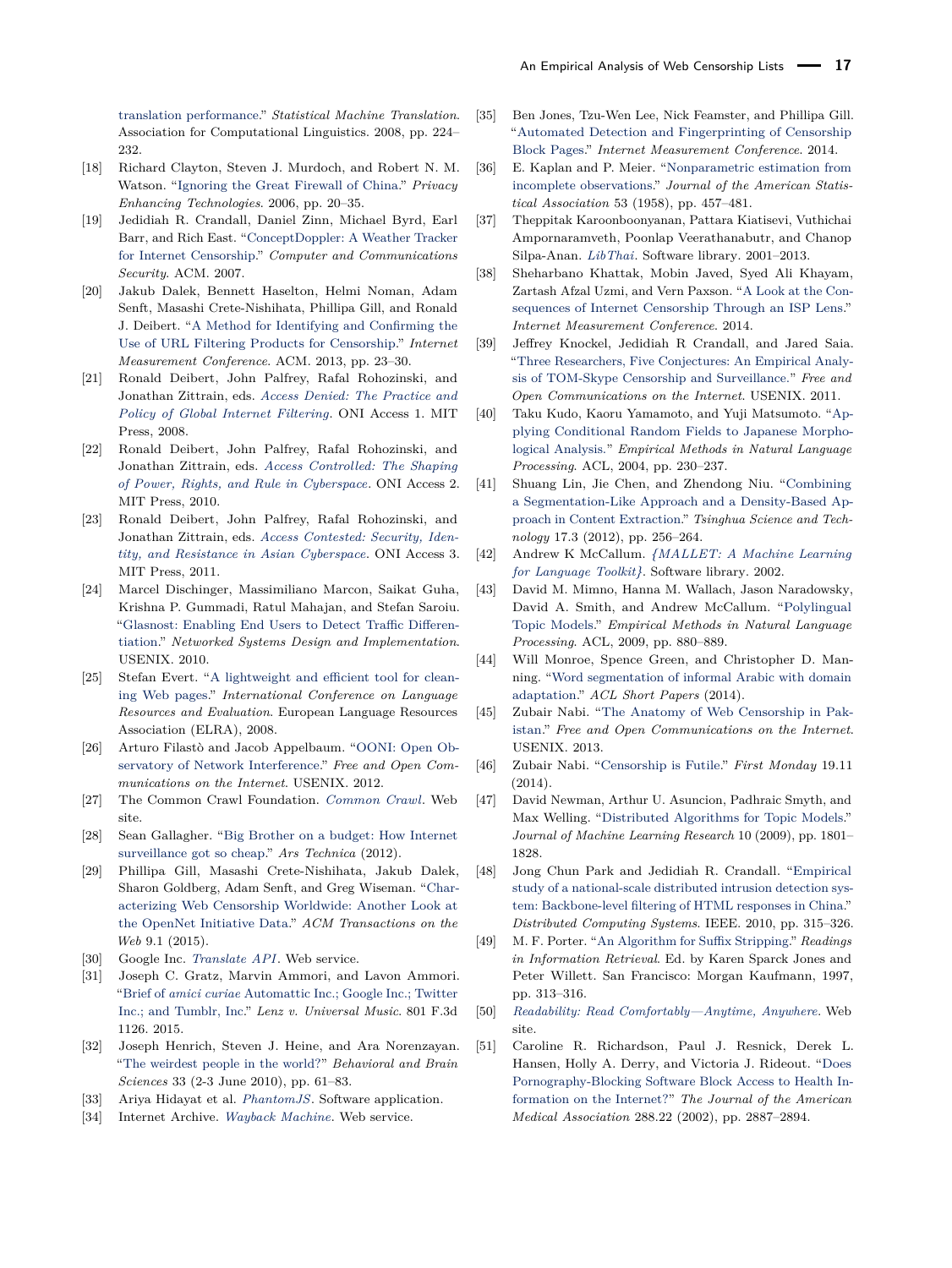- <span id="page-17-18"></span>[52] Stephen Robertson. ["Understanding inverse document fre](http://dx.doi.org/10.1108/00220410410560582)[quency: on theoretical arguments for IDF.](http://dx.doi.org/10.1108/00220410410560582)" *Journal of Documentation* 60.5 (2004), pp. 503–520.
- <span id="page-17-8"></span>[53] Andreas Sfakianakis, Elias Athanasopoulos, and Sotiris Ioannidis. ["CensMon: A Web Censorship Monitor.](https://www.usenix.org/legacy/event/foci11/tech/final_files/Sfakianakis.pdf)" *Free and Open Communications on the Internet*. USENIX. 2011.
- <span id="page-17-17"></span>[54] Dick Sites. *[Compact Language Detection 2](https://code.google.com/p/cld2/)* . Software library. 2013–.
- <span id="page-17-15"></span>[55] Kyle Soska and Nicolas Christin. ["Automatically detecting](https://www.usenix.org/system/files/conference/usenixsecurity14/sec14-paper-soska.pdf) [vulnerable websites before they turn malicious.](https://www.usenix.org/system/files/conference/usenixsecurity14/sec14-paper-soska.pdf)" *USENIX Security Symposium*. 2014, pp. 625–640.
- <span id="page-17-0"></span>[56] Ramesh Subramanian. ["The Growth of Global Internet](http://scholarworks.lib.csusb.edu/ciima/vol11/iss2/6/) [Censorship and Circumvention: A Survey."](http://scholarworks.lib.csusb.edu/ciima/vol11/iss2/6/) *Communications of the IIMA* 11.2 (2011).
- <span id="page-17-16"></span>[57] Fei Sun, Dandan Song, and Lejian Liao. ["DOM Based](http://www.ofey.me/papers/cetd-sigir11.pdf) [Content Extraction via Text Density."](http://www.ofey.me/papers/cetd-sigir11.pdf) *Research and Development in Information Retrieval*. ACM, 2011, pp. 245– 254.
- <span id="page-17-13"></span>[58] Janos Szurdi, Balazs Kocso, Gabor Cseh, Jonathan Spring, Mark Felegyhazi, and Chris Kanich. ["The Long "Taile" of](https://www.usenix.org/system/files/conference/usenixsecurity14/sec14-paper-szurdi.pdf) [Typosquatting Domain Names.](https://www.usenix.org/system/files/conference/usenixsecurity14/sec14-paper-szurdi.pdf)" *USENIX Security Symposium*. 2014, pp. 191–206.
- <span id="page-17-1"></span>[59] The OpenNet Initiative. *[ONI Country Profiles](https://opennet.net/research/profiles)*. Web site.
- <span id="page-17-10"></span>[60] The OpenNet Initiative. *[United States and Canada](https://opennet.net/research/regions/namerica) [Overview \[of Censorship\]](https://opennet.net/research/regions/namerica)*. Web report.
- <span id="page-17-2"></span>[61] The OpenNet Initiative. *[URL testing lists](https://github.com/citizenlab/test-lists/)*. Git repository.
- <span id="page-17-22"></span>[62] The OpenNet Initiative. *[Country profiles: Thailand](https://opennet.net/research/profiles/thailand)*. Web report. 2012.
- <span id="page-17-6"></span>[63] John-Paul Verkamp and Minaxi Gupta. ["Inferring Mechan](https://www.usenix.org/conference/foci12/workshop-program/presentation/verkamp)[ics of Web Censorship Around the World."](https://www.usenix.org/conference/foci12/workshop-program/presentation/verkamp) *Free and Open Communications on the Internet*. USENIX. 2012.
- <span id="page-17-12"></span>[64] Thomas Vissers, Wouter Joosen, and Nick Nikiforakis. ["Parking Sensors: Analyzing and Detecting Parked Do](http://www.internetsociety.org/sites/default/files/01_2_2.pdf)[mains."](http://www.internetsociety.org/sites/default/files/01_2_2.pdf) *Network and Distributed Security Symposium*. 2015.
- <span id="page-17-20"></span>[65] Hanna M. Wallach, Iain Murray, Ruslan Salakhutdinov, and David M. Mimno. ["Evaluation methods for topic mod](http://doi.acm.org/10.1145/1553374.1553515)[els."](http://doi.acm.org/10.1145/1553374.1553515) *International Conference on Machine Learning*. Ed. by Andrea Pohoreckyj Danyluk, Léon Bottou, and Michael L. Littman. Vol. 382. ACM, 2009, pp. 1105–1112.
- <span id="page-17-11"></span>[66] David Y. Wang, Stefan Savage, and Geoffrey M. Voelker. ["Cloak and Dagger: Dynamics of Web Search Cloaking.](http://cseweb.ucsd.edu/~voelker/pubs/cloaking-ccs11.pdf)" *Computer and Communications Security*. ACM. 2011, pp. 477–490.
- <span id="page-17-4"></span>[67] Joss Wright. ["Regional Variation in Chinese Internet Filter](http://ssrn.com/abstract=2265775)[ing.](http://ssrn.com/abstract=2265775)" *Information, Communication & Society* 17.1 (2014), pp. 121–141.
- <span id="page-17-7"></span>[68] Joss Wright, Tulio de Souza, and Ian Brown. ["Fine-Grained](https://www.usenix.org/legacy/event/foci11/tech/final_files/Wright.pdf) [Censorship Mapping: Information Sources, Legality and](https://www.usenix.org/legacy/event/foci11/tech/final_files/Wright.pdf) [Ethics.](https://www.usenix.org/legacy/event/foci11/tech/final_files/Wright.pdf)" *Free and Open Communications on the Internet*. USENIX. 2011.
- <span id="page-17-21"></span>[69] Pengtao Xie, Yuntian Deng, and Eric Xing. ["Diversify](http://dx.doi.org/10.1145/2783258.2783264)[ing restricted boltzmann machine for document model](http://dx.doi.org/10.1145/2783258.2783264)[ing.](http://dx.doi.org/10.1145/2783258.2783264)" *Knowledge Discovery and Data Mining*. ACM. 2015, pp. 1315–1324.
- <span id="page-17-5"></span>[70] Xueyang Xu, Z. Morley Mao, and J. Alex Halderman. ["Internet Censorship in China: Where Does the Filtering](http://pam2011.gatech.edu/papers/pam2011--Xu.pdf) [Occur?"](http://pam2011.gatech.edu/papers/pam2011--Xu.pdf) *Passive and Active Measurement*. 2011, pp. 133– 142.
- <span id="page-17-19"></span>[71] Limin Yao, David M. Mimno, and Andrew McCallum. ["Efficient methods for topic model inference on stream](http://doi.acm.org/10.1145/1557019.1557121)[ing document collections."](http://doi.acm.org/10.1145/1557019.1557121) *Knowledge Discovery and Data Mining*. Ed. by John F. Elder IV, Françoise Fogelman-Soulié, Peter A. Flach, and Mohammed Javeed Zaki. ACM, 2009, pp. 937–946.
- <span id="page-17-9"></span>[72] Taha Yasseri, Anselm Spoerri, Mark Graham, and János Kertész. ["Global Wikipedia: International and cross](https://arxiv.org/abs/1305.5566)[cultural issues in online collaboration.](https://arxiv.org/abs/1305.5566)" *The Most Controversial Topics in Wikipedia: A multilingual and geographical analysis*. Ed. by Pnina Fichman and Noriko Hara. Rowman & Littlefield, 2014.
- <span id="page-17-3"></span>[73] Tao Zhu, David Phipps, Adam Pridgen, Jedidiah R. Crandall, and Dan S. Wallach. ["The Velocity of Censorship:](https://www.usenix.org/conference/usenixsecurity13/technical-sessions/paper/zhu) [High-Fidelity Detection of Microblog Post Deletions."](https://www.usenix.org/conference/usenixsecurity13/technical-sessions/paper/zhu) *USENIX Security Symposium*. USENIX. 2013, pp. 227– 240.

# <span id="page-17-14"></span>**A Evaluation of Parked Domain Detection Algorithms**

Vissers et al. [\[64\]](#page-17-12) developed a random-forest classifier [\[13\]](#page-15-16) based on features extracted from the HTML and the HTTP transactions at page load time. It relies on structural differences between a parked domain and a normal domain, such as the ratio of text to markup, the ratio of internal to external links, and the number of nested pages ("frames"). Szurdi et al. [\[58\]](#page-17-13), developed a set of regular expressions based on the templates used by specific domain parkers, while investigating the related practice of *typosquatting*. Typosquatters place often-malicious sites at misspellings of the names of popular websites, e.g. googel.com for Google.

We evaluated our classifiers on three data sets, "PS," "LT," and "Cen." PS is the set used by Vissers et al. [\[64\]](#page-17-12) to assess their classifier. It includes 3,047 non-parked domains taken from Alexa (see Section [3\)](#page-2-0), and 3,227 parked domains operated by 15 parkers. LT was used by Szurdi et al. [\[58\]](#page-17-13) to evaluate their classifier. It consists of 2,674 pages collected from typosquatted domains, and manually labeled; 996 are parked and 1,678 not parked. Finally, Cen consists of 100 pages randomly selected from our contemporary data.

To train the random-forest classifier, we combined PS and LT, and then split the combination 80/20 for training and testing. Neither LT nor Cen includes HTTP transaction information, so the features depending on this data were disabled. Despite this, we reproduce Vissers et al.'s results on PS, which indicates that those features are not essential. The regexp classifier does not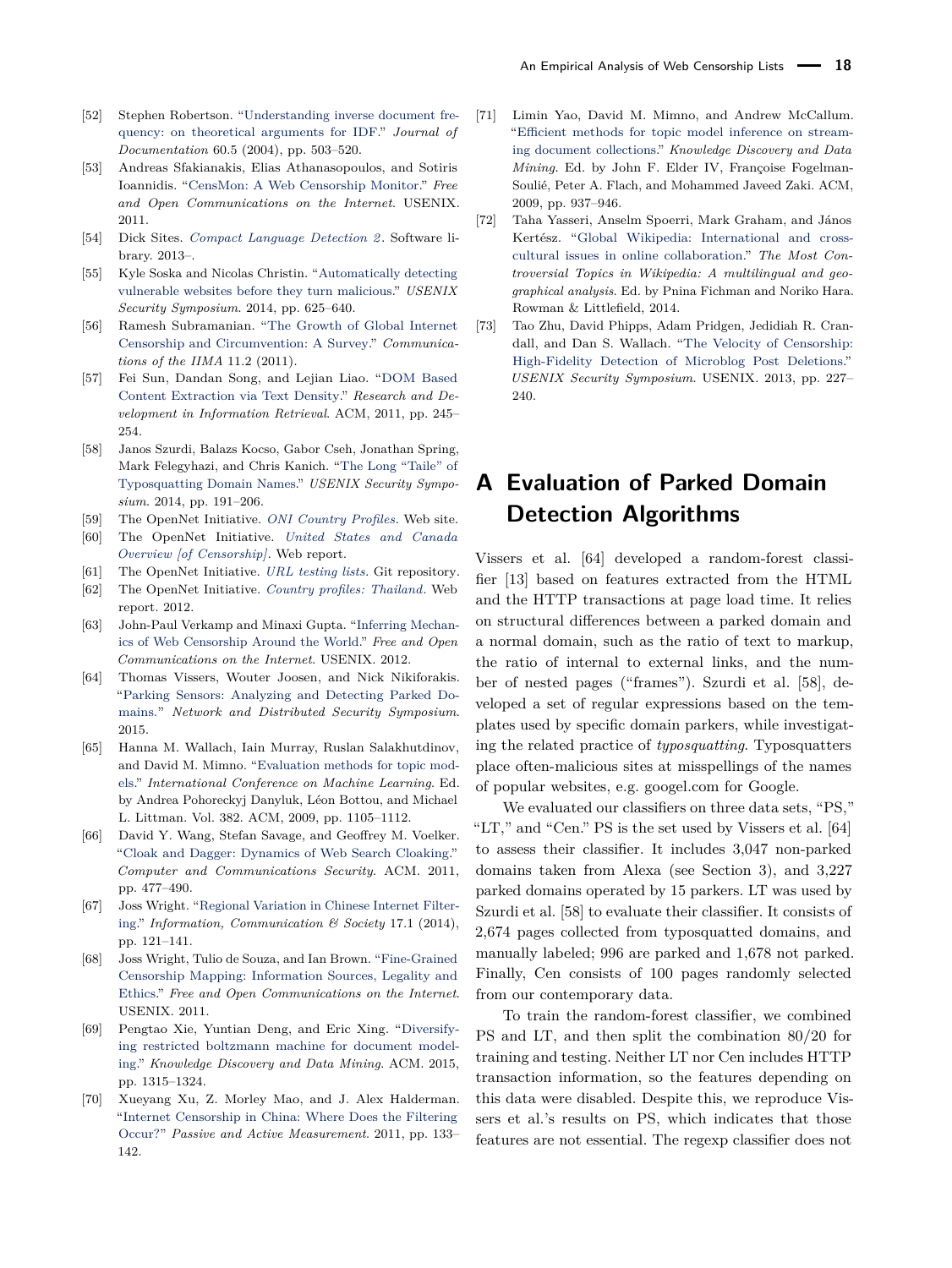<span id="page-18-2"></span>

**Fig. 8.** The proportion of each source list devoted to text in each of the most common 21 languages.

require training, but we augmented the original battery of regular expressions with new rules derived from PS.

<span id="page-18-1"></span>**Table 4.** Performance of the two parked-domain detectors on three data sets.

| Algorithm      |      | <b>Random forest</b> |      | Regexps |      |       |  |  |  |  |  |  |
|----------------|------|----------------------|------|---------|------|-------|--|--|--|--|--|--|
| <b>Dataset</b> | PS   | ıт                   | Cen  | РS      | ıт   | Cen   |  |  |  |  |  |  |
| Accuracy       | 97.9 | 93.1                 | 89.0 | 95.0    | 89 R | 99.0  |  |  |  |  |  |  |
| Precision      | 99 2 | 89 Q                 | 42 Q | 99 9    | 96.9 | 100.0 |  |  |  |  |  |  |
| Recall         | 96.9 | 92 1                 | 30 O | 90.4    | 79 1 | 90.0  |  |  |  |  |  |  |

Table [4](#page-18-1) shows the performance of both classifiers on all three datasets. The random-forest classifier performs reasonably well on PS and LT, with precision and recall both 90% or above, but poorly on Cen: precision drops to 42.9% and recall to 30.0%. (Accuracy remains high because Cen is skewed toward non-parked pages.) The (improved) regular-expression classifier, on the other hand, performs well on all three; its worst score is 79.1% recall for LT.

To better understand why the random-forest classifier performs poorly on Cen, we constructed a larger version of it containing 7,422 pages. Both classifiers agreed on 6,869 of these: 81 parked, 6,788 not parked. 447 pages were classified as parked only by the regular-expression classifier, and 106 pages only by the random-forest classifier. We manually verified a subsample of 25 pages in each category. In all cases, the regular-expression classifier was correct; where they disagreed, the randomforest classifier was invariably wrong. The most common cause of errors was pages using frames to load most of their content. The random-forest classifier treats this as a strong signal that the page is parked, but this is inaccurate for Cen.

## <span id="page-18-0"></span>**B Language Biases of Sources**

Figure [8](#page-18-2) shows, for each source list, what proportion of its non-boilerplate text is in each of the most commonly used 21 languages (plus "other," "unrecognized," and "untranslatable"). English, unsurprisingly, dominates nearly all of the lists—the surprise is when it doesn't, as in the Russian blacklist. We suspect this might also occur for Chinese, if we had a Chinese blacklist. Where a single language dominates non-English text, it is also unsurprising: German for Germany, Russian for Russia, Arabic for Syria, Thai for Thailand. ONI, Herdict, Wikipedia, Alexa and Twitter show no dominant second language, again as expected.

Four lists have hardly anything *but* English. India 2012b and Thailand 2009 are dominated by videos posted to YouTube and similar sites, for which the common language for leaving comments is English; the videos themselves may well have featured other languages. Most of these videos have since been taken down, so we could not spot-check them. Pinboard, the negative control, was compiled by someone who is only fluent in English. This may mean that our topic model is largely